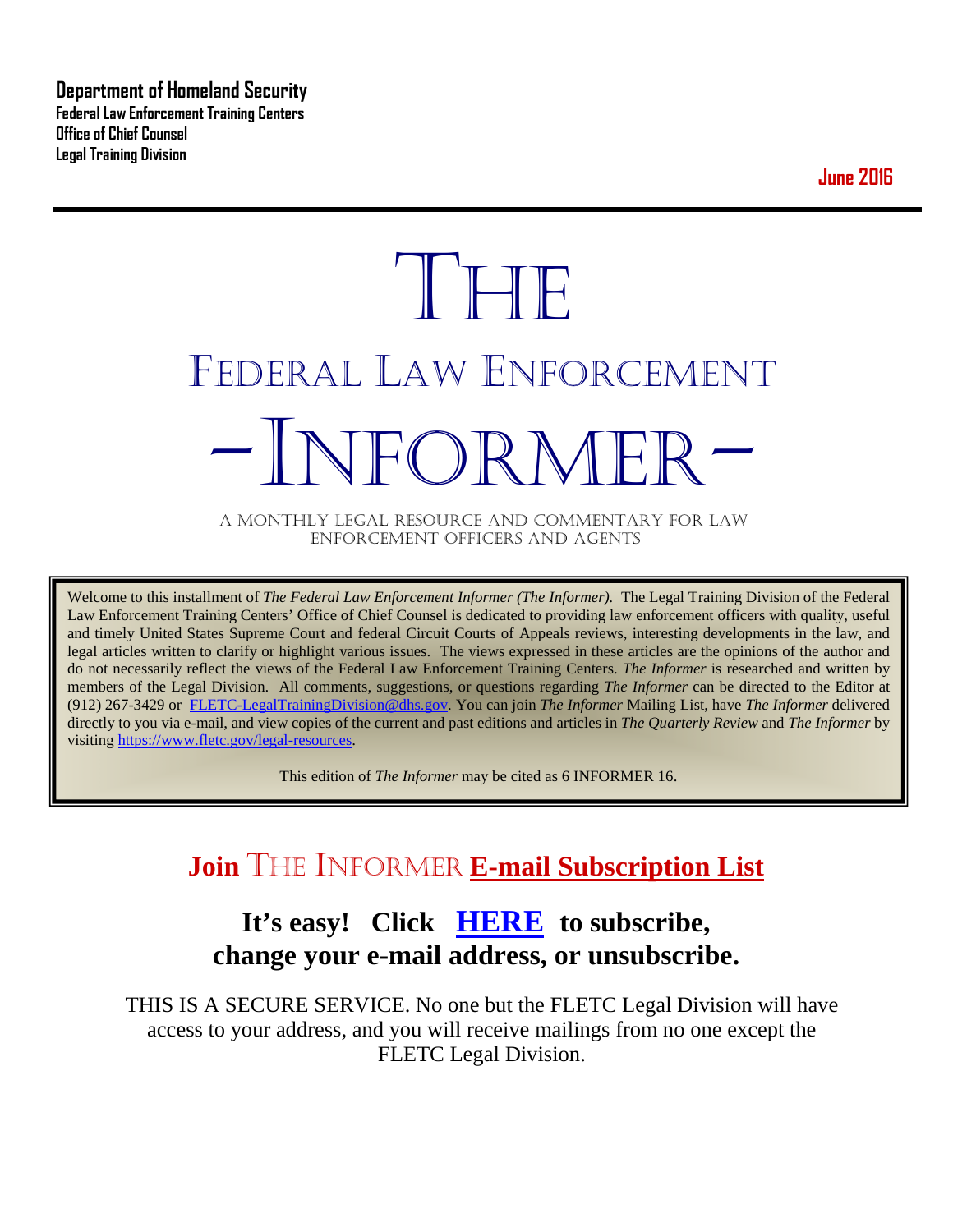# **The Informer – June 2016**

# **Article**

## **The Use of Surveillance Camera Footage in Federal Criminal Prosecutions**

By Edmund Zigmund Attorney-Advisor, United States Department of Homeland Security / Federal Law Enforcement Training Centers / Office of Chief Counsel / Legal Division, Glynco, Georgia........**[4](#page-3-0)**

# **Case Summaries**

## **United States Supreme Court**

| <b>Utah v.Strieff:</b> Whether the discovery of a valid arrest warrant was a sufficient<br>intervening event to break the causal chain between an unlawful Terry stop and                                                                                        |  |
|------------------------------------------------------------------------------------------------------------------------------------------------------------------------------------------------------------------------------------------------------------------|--|
| Birchfield v. North Dakota: Whether motorists lawfully arrested for drunk driving<br>may be convicted of a crime or otherwise penalized for refusing to take a warrantless                                                                                       |  |
| <b>Circuit Courts of Appeals</b>                                                                                                                                                                                                                                 |  |
| <b>Second Circuit</b>                                                                                                                                                                                                                                            |  |
| <b>United States v. Bohannon:</b> Whether officers were required to obtain a search<br>warrant before entering a third party's dwelling to arrest the defendant pursuant to<br>an arrest warrant before the government could use evidence seized in the dwelling |  |
| <b>Third Circuit</b>                                                                                                                                                                                                                                             |  |
| United States v. Vasquez-Algarin: Whether the "reasonable belief" standard<br>in Payton v. New York amounts to a probable cause standard, and whether officers<br>established a reasonable belief that the subject of an arrest warrant lived in the             |  |
| <b>Fourth Circuit</b>                                                                                                                                                                                                                                            |  |
| <b>United States v. Gardner:</b> Whether an officer established reasonable suspicion<br>to conduct a Terry stop, and whether the defendant was in custody for Miranda                                                                                            |  |
| United States v. Foster: Whether an officer established reasonable suspicion                                                                                                                                                                                     |  |
| United States v. Lull: Whether an officer intentionally and/or recklessly omitted                                                                                                                                                                                |  |
| <b>Sixth Circuit</b>                                                                                                                                                                                                                                             |  |
| <b>United States v. Church:</b> Whether an officer established probable cause to search<br>the defendant's apartment for evidence of possession with intent to distribute drugs15                                                                                |  |
| <b>Seventh Circuit</b>                                                                                                                                                                                                                                           |  |
| <b>United States v. Sweeney:</b> Whether the warrantless search of the common<br>area in the basement of an apartment building violated the Fourth Amendment16                                                                                                   |  |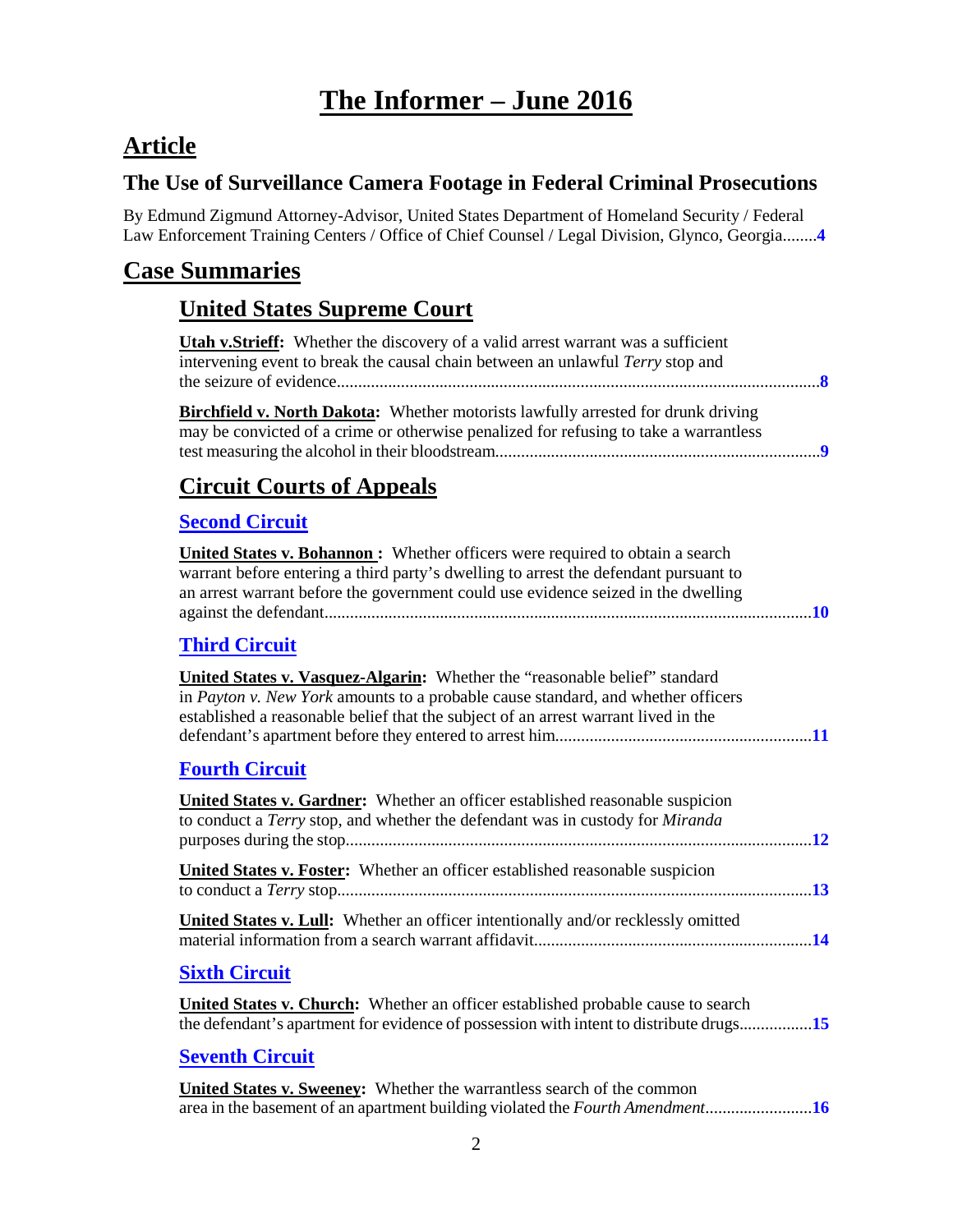| <b>Becker v. Elfreich :</b> Whether an officer was entitled to qualified immunity in<br>a suit for excessive use of force after the plaintiff claimed the officer pulled him<br>down a flight of steps and allowed his K-9 partner to bite him on the leg after he |  |
|--------------------------------------------------------------------------------------------------------------------------------------------------------------------------------------------------------------------------------------------------------------------|--|
| <b>Eighth Circuit</b>                                                                                                                                                                                                                                              |  |
| <b>United States v. Laurita:</b> Whether the defendant was in custody for <i>Miranda</i>                                                                                                                                                                           |  |
| <b>United States v. House:</b> Whether a photographic line up presented to                                                                                                                                                                                         |  |
| United States v. Berger: Whether a forensic search of an external hard drive                                                                                                                                                                                       |  |
| <b>Tenth Circuit</b>                                                                                                                                                                                                                                               |  |
| <b>United States v. Von Behren:</b> Whether a condition of the defendant's supervised<br>release that required him to complete a sexual history polygraph violated the                                                                                             |  |
|                                                                                                                                                                                                                                                                    |  |
|                                                                                                                                                                                                                                                                    |  |

# **FLETC Informer Webinar Series**

Please check: **<https://share.dhs.gov/informer>** for the latest webinar schedule and news.

♦

## **To participate in a FLETC Informer Webinar:**

- 1. Click on the link to access the Homeland Security Information Network (HSIN).
- 2. If you have a HSIN account, enter with your login and password information.
- 3. If you do not have a HSIN account click on the button next to "Enter as a Guest."
- 4. Enter your name and click the "Enter" button.
- 5. You will now be in the meeting room and will be able to participate in the webinar.
- 6. Even though meeting rooms may be accessed before a webinar, there may be times when a meeting room is closed while an instructor is setting up the room.
- 7. Meeting rooms will be open at least one-hour before a scheduled webinar.
- 8. Training certificates will be provided at the conclusion of each webinar.

**\*\*\*\*\*\*\*\*\*\*\*\*\*\*\*\*\*\*\*\*\*\*\*\*\*\*\*\*\*\*\*\*\*\*\*\*\*\*\*\*\*\*\*\*\*\*\*\*\*\*\*\*\*\*\*\*\*\*\*\*\*\*\*\*\*\*\*\*\*\*\*\*\*\*\***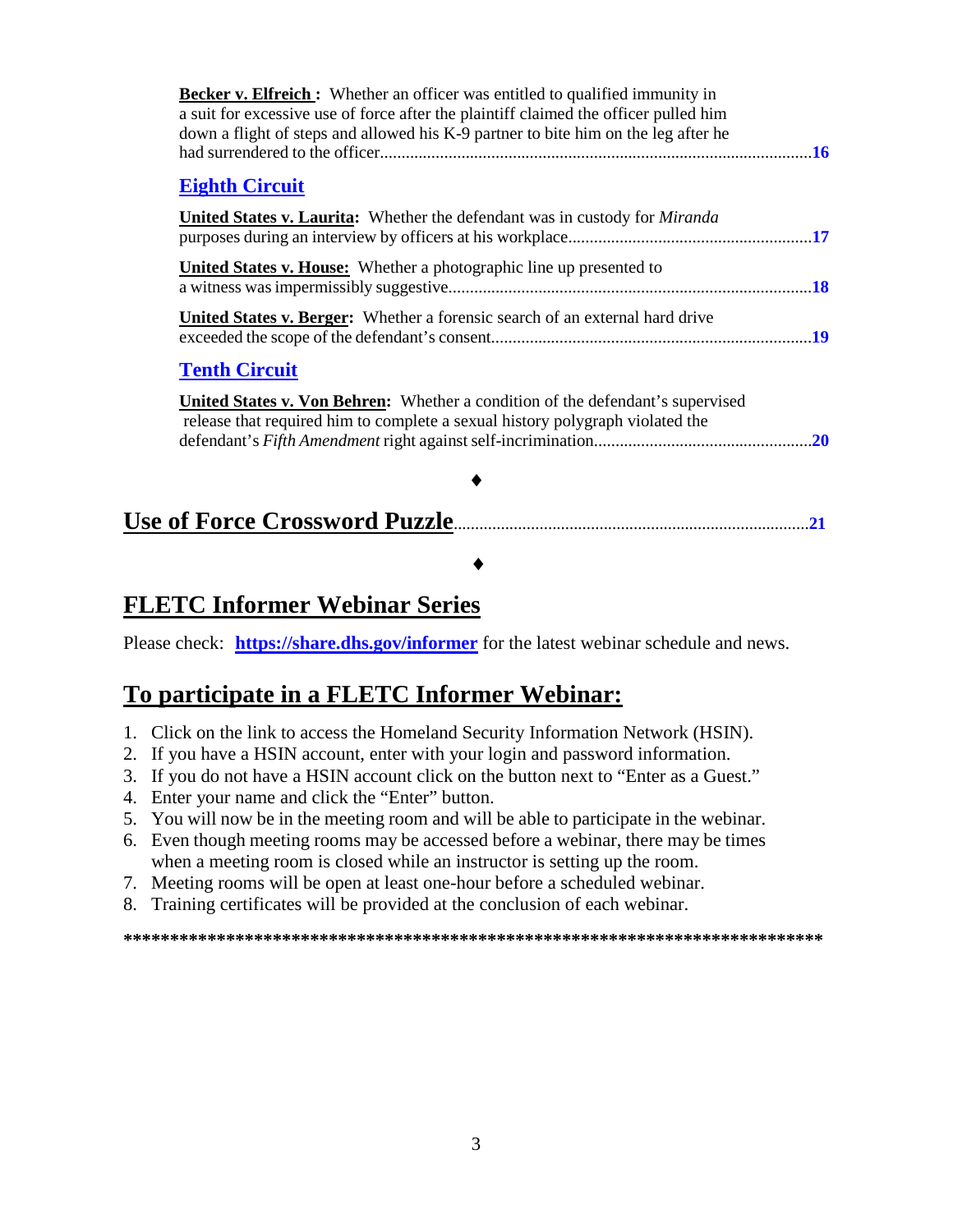## <span id="page-3-0"></span>**The Use of Surveillance Camera Footage in Federal Criminal Prosecutions**

By

Edmund Zigmund Attorney-Advisor United States Department of Homeland Security Federal Law Enforcement Training Centers / Office of Chief Counsel / Legal Division Glynco, Georgia

Today, surveillance cameras are being widely used by public and private entities as part of their security efforts. These cameras may be installed at businesses, schools, churches, airports, subway stations, government buildings, private homes and other places. Even some law enforcement agencies have strategically installed surveillance cameras in parts of their jurisdictions. When a crime occurs, investigators will often canvass the area of the crime in an effort to locate surveillance cameras in the area. In some cases, a surveillance camera may be the only "eyewitness" to a crime. Surveillance camera footage is playing an important role in the investigation of the terrorist attacks in Paris, France<sup>[1](#page-5-0)</sup> and Brussels, Belgium.<sup>[2](#page-5-1)</sup>

Surveillance camera footage can be valuable evidence in a federal criminal investigation because it may contain images of suspects, accomplices, victims, witnesses, and other persons of interest. During the investigation of the 2013 Boston Marathon bombings, FBI agents utilized video surveillance footage to identify the bombers.<sup>[3](#page-5-2)</sup> Initially, two suspects were identified by their hats captured in surveillance images.[4](#page-5-3) Investigators later learned their true names - Dzhokhar and Tamerlan Tsarnaev. During the subsequent criminal trial of Dzhokhar Tsarnaev, federal prosecutors showed jurors a compilation of surveillance pictures and video footage depicting the men as they walked to the site of the deadly attacks carrying backpacks.<sup>[5](#page-5-4)</sup> Footage from an array of cameras at area businesses and institutions showed their departure from the area.[6](#page-5-5)

When surveillance camera footage is obtained, can a law enforcement officer, in an effort to obtain a positive identification of a suspect, show a person an image that depicts a single suspect? In *Stovall v. Denno*, the United States Supreme Court observed that the law enforcement practice of showing suspects singly to witnesses for the purpose of identification has been widely condemned.<sup>[7](#page-5-6)</sup> However, the Supreme Court held that it was constitutional for law enforcement officers to use a "show-up" procedure (where a single suspect is shown to a witness) because immediate action was needed to determine whether or not the suspect was the attacker.[8](#page-5-7) Following *Denno*, other federal courts have found "show-up" procedures to be constitutionally permissible because they are generally conducted near the scene of a crime shortly after its occurrence.<sup>[9](#page-5-8)</sup> However, with the passage of time, the law enforcement show-up procedure becomes less legally viable. During the subsequent investigation of a crime, showing the image of a single suspect to a witness for purposes of identifying the suspect as the perpetrator of the crime can violate the Due Process Clause of the Fifth Amendment.<sup>[10](#page-5-9)</sup> Such a procedure is wrought with the danger of impermissible suggestiveness because showing a single photograph to a witness, in effect, suggests to the witness that he or she should identify "this person" as the perpetrator of the crime.<sup>11</sup>

However, showing a person an image that was captured by a surveillance camera at or around the time of a crime, that depicts the actual perpetrator of the crime, does not involve an attempt to identify a suspect from law enforcement "mug shot" files.<sup>[12](#page-5-11)</sup> Instead, during an investigation, law enforcement is simply showing a potential witness a surveillance image in an attempt to learn the true identity of the perpetrator. In *United States v. Beck*, the Ninth Circuit Court of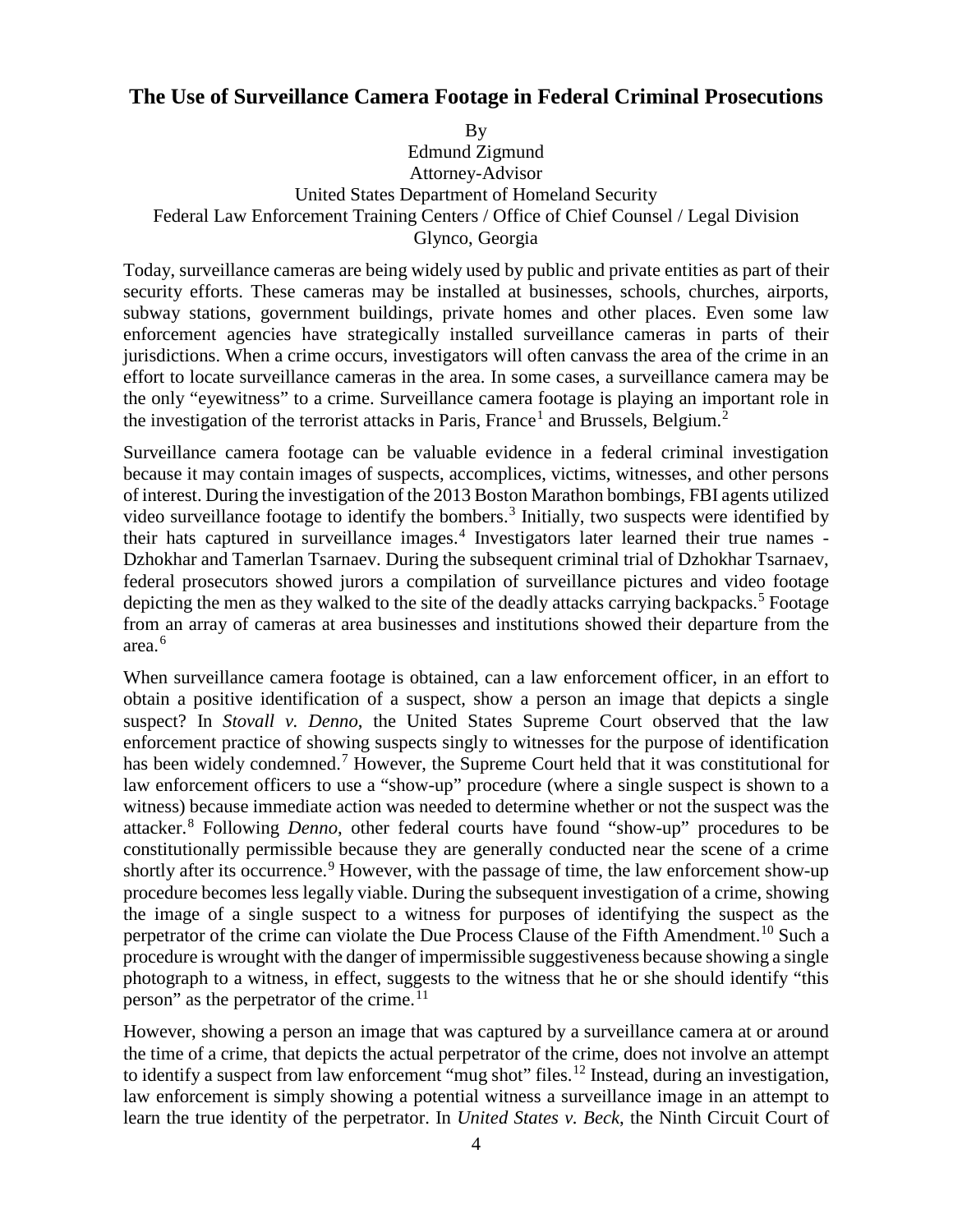Appeals observed that, during a photo identification procedure, little possibility of misidentification arises when law enforcement shows a witness a surveillance photograph that depicts the actual perpetrator of the crime.<sup>[13](#page-5-12)</sup> Some categories of potential witnesses who may be able to identify a suspect depicted in surveillance footage include: family members,  $14$ girlfriends,<sup>[15](#page-5-14)</sup> former wives,<sup>[16](#page-5-15)</sup> former girlfriends,<sup>[17](#page-5-16)</sup> friends,<sup>[18](#page-5-17)</sup> acquaintances,<sup>[19](#page-5-18)</sup> former employers,<sup>[20](#page-5-19)</sup> business acquaintances,<sup>[21](#page-5-20)</sup> probation officers,<sup>[22](#page-5-21)</sup> parole officers,<sup>[23](#page-6-0)</sup> police officers,<sup>[24](#page-6-1)</sup> bail bondsmen, $^{25}$  $^{25}$  $^{25}$  and former prison cellmates.  $^{26}$  $^{26}$  $^{26}$ 

At trial, Federal Rules of Evidence  $403^{27}$  $403^{27}$  $403^{27}$  and  $701^{28}$  $701^{28}$  $701^{28}$  will govern the admissibility of any lay witness "opinion" testimony that identifies a defendant depicted in surveillance camera footage. Initially, using Federal Rule of Evidence 403, a trial judge will balance the competing interests of evidentiary need and the danger of unfair prejudice when deciding whether to admit such witness testimony.<sup>[29](#page-6-6)</sup> Then, under Federal Rule of Evidence 701, the judge may allow a lay witness to give an opinion regarding the identity of a person depicted in an image if that witness has had sufficient contact with the person to achieve a level of familiarity that renders their lay opinion helpful to the trier of fact (a judge or jury).<sup>[30](#page-6-7)</sup>

When a law enforcement officer interviews a potential witness who may be able to identify a perpetrator depicted in a surveillance image, the officer should determine the witness's level of familiarity with the suspect. Did the person know the suspect for a period of time and in a variety of circumstances,  $31$  especially around the time of the crime?<sup>[32](#page-6-9)</sup> To make this determination, the officer should document: (i) the person's relationship with the suspect:  $33$  (ii) the length of time of that relationship;  $34$  (iii) the frequency of contact between the person and the suspect during their relationship;<sup>[35](#page-6-12)</sup> (iv) the circumstances surrounding their contact,<sup>[36](#page-6-13)</sup> including whether the person lived with the suspect at any time;<sup>[37](#page-6-14)</sup> (v) when and where the person saw the suspect wearing clothing depicted in a surveillance image;  $38$  (vi) the person's prior observations of the suspect's mannerisms - including walking and posture;<sup>[39](#page-6-16)</sup> (vii) and any other circumstances that are serving as the basis for the person's identification. At trial, federal prosecutors may use this information to lay a foundation for admission of this person's lay witness opinion testimony.

Why can't the trier of fact (judge or jury) just compare the surveillance image with the defendant and come to a conclusion as to whether the person depicted in the image is the defendant? Sometimes the judge or jury may be able to accurately make this comparison.<sup>[40](#page-6-17)</sup> However, lay witness opinion testimony may be particularly helpful to a trier of fact when the surveillance photographs are less than clear,  $41$  when the perpetrator disguised his or her appearance during the crime,  $42$  or where the defendant's appearance changed between the time of the crime and the defendant's appearance at trial.<sup>[43](#page-6-20)</sup>

Further, as explained by the Fourth Circuit Court of Appeals, the testimony by persons who knew a defendant over a period of time and in a variety of circumstances offers to the jury a perspective it cannot acquire in its limited exposure to a defendant during a trial.<sup>[44](#page-6-21)</sup> "Human features develop in the mind's eye over time." [45](#page-6-22) As such, witnesses who had the opportunity to interact with a defendant in ways the jury could not, and in natural settings, gives such witnesses a greater appreciation of a defendant's normal appearance.<sup>[46](#page-6-23)</sup> Thus, their testimony provides the jury with an opinion of someone whose exposure was not limited to a few days in a sterile courtroom setting.[47](#page-6-24)

As may be seen, witness testimony that identifies a defendant captured in surveillance camera footage can be critically important for the prosecution in a criminal trial. Therefore, when a surveillance camera captures the image of a perpetrator of a crime, law enforcement officers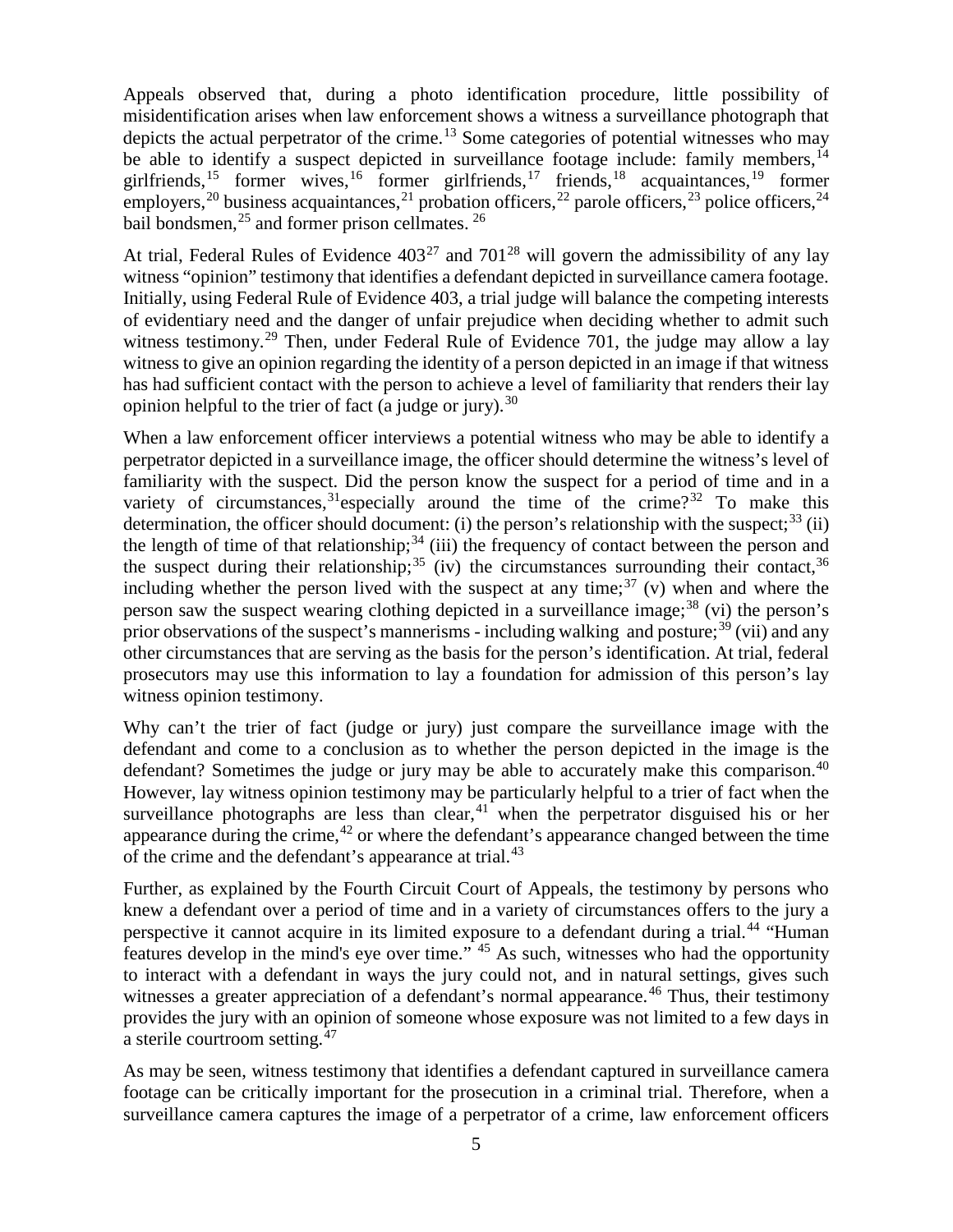should strive to locate potential witnesses: (1) who can accurately identify the perpetrator in the image; and (2) who possess sufficient familiarity with the perpetrator to meet the legal requirements for admission of their lay opinion identification testimony in a criminal trial. By so doing, this important evidence may ultimately bring the perpetrator of a crime to justice.

#### **Endnotes**

<span id="page-5-0"></span><sup>1</sup> BBC News, *Paris Attacks: Video Shows Ninth Attacker*, November 17, 2015. Retrieved from: http://www.bbc.com /news/world-europe-34851943

<span id="page-5-1"></span><sup>2</sup> Jason Silverstein, *Three Suspected ISIS Attackers Seen in Airport Surveillance Photo from Brussels Airport; One Remains At Large*, New York daily News, March 22, 2016. Retrieved from: http://www.nydailynews.com/news /world/ suspects-brussels-attacks-security-footage-article-1.2573190

<span id="page-5-2"></span><sup>3</sup> Federal Bureau of Investigation, *Updates on Investigation into Multiple Explosions in Boston*, April 15, 2013. Retrieved from: https://www.fbi.gov/news/updates-on-investigation-into-multiple-explosions-in-boston/photos

<span id="page-5-3"></span><sup>4</sup> John Kamp, *Prosecutors Show Surveillance Images of Bombing Suspects at Boston Marathon*, The Wall Street Journal, March 9, 2015. Retrieved from: http://www.wsj.com/articles/boston-marathon-bombing-survivor-takesstand-at-trial-1425924292

<span id="page-5-4"></span><sup>5</sup> *Id.*

 $\overline{a}$ 

<span id="page-5-5"></span><sup>6</sup> *Id.*

<span id="page-5-6"></span><sup>7</sup> 388 U.S. 293, 302 (1967).

<span id="page-5-7"></span><sup>8</sup> *Id.*

<span id="page-5-8"></span><sup>9</sup> *United States v. Pickar*, 616 F.3d 821, 828 (8th Cir. 2010) ("Absent special elements of unfairness, prompt onthe-scene confrontations do not entail due process violations"); *See also*, *United States v. Martinez*, 462 F.3d 903, 910 (8th Cir. 2006) ("Police officers need not limit themselves to station house [identification procedures] when an opportunity for a quick, on-the-scene identification arises."); *United States v. Sleet*, 54 F.3d 303, 309 (7th Cir. 1995) ("[I]mmediate showups may, at times, serve legitimate law-enforcement purposes, as they allow identification before the suspect has altered his appearance and while the witness' memory is fresh, and permit the quick release of innocent persons."); *United States v. Bautista*, 23 F.3d 726, 730 (2d Cir. 1994) (A prompt showing of a detained suspect at the scene of arrest may prevent the mistaken arrest of innocent persons).

<span id="page-5-9"></span><sup>10</sup> *See, Foster v. California*, 394 U.S. 440, 443 (1969) (suggestive elements of police identification procedure that violated due process of law included a one-to-one confrontation between the suspect and the witness); *See also*, *Simmons v. United States*, 390 U.S. 377, 383 (1968) (danger of a due process violation is increased when police show a witness only the picture of a single individual who generally resembles the person seen by the witness).

<span id="page-5-10"></span><sup>11</sup> *See*, *Foster*, 394 U.S. at 443 (suggestive elements in police identification procedure violate due process guarantees when it makes it all but inevitable that the witness will identify the suspect).

<span id="page-5-11"></span><sup>12</sup> *See*, *United States v. Beck*, 418 F.3d 1008, 1013 (9th Cir. 2005).

<span id="page-5-12"></span><sup>13</sup> *Beck*, 418 F.3d at 1013.

<span id="page-5-13"></span><sup>14</sup> *See*, *United States v. Robinson*, 804 F.2d 280, 282 (4th Cir. 1986) (brother); *United States v. White*, 639 F.3d 331, 335-36 (7th Cir. 2011) (sister).

<span id="page-5-14"></span><sup>15</sup> *See, United States v. Barrett*, 703 F.2d 1076, 1085-86 (9th Cir. 1983) (girlfriend); *United States v. Lucas*, 898 F.2d 606, 610-11 (8th Cir. 1990), *cert denied*, 498 U.S. 838 (1990) (girlfriend); *United States v. Perry*, 438 F.3d 642, 649-50 (6th Cir. 2006) (girlfriend).

<span id="page-5-15"></span><sup>16</sup> *See, United States v. Young Buffalo,* 591 F.2d 506, 513 (9th Cir.)*, cert. denied,* 441 U.S. 950 (1979) (estranged wife); *United States v. Jackman*, 48 F.3d 1, 11-12 (1st Cir. 1995) (ex-wife).

<span id="page-5-16"></span><sup>17</sup> *See, United States v. Towns*, 913 F.2d 434, 445 (7th Cir. 1990) (former girlfriend); *White*, 639 F.3d at 335-36 (ex-girlfriend).

<span id="page-5-17"></span><sup>18</sup> *See, United States v. Ingram*, 600 F.2d 260, 262 (10th Cir. 1979) (friends temporarily residing with suspect); *United States v. Stormer*, 938 F.2d 759, 761 (7th Cir. 1991) (three friends).

<span id="page-5-18"></span><sup>19</sup> *See, United States v. Holmes*, 229 F.3d 782, 788-89 (9th Cir. 2000), *cert denied*, 531 U.S. 1175 (2001) (acquaintance); *Jackman*, 48 F.3d at 11-12 (two acquaintances).

<span id="page-5-19"></span><sup>20</sup> *See, United States v. Pierce*, 136 F.3d 770, 775-76 (11th Cir. 1998), *cert denied,* 525 U.S. 974 (1998) (former workplace supervisor); *Perry*, 438 F.3d at 649-50 (former employer).

<span id="page-5-20"></span><sup>21</sup> *See*, *United States* v. *Farnsworth,* 729 F.2d 1158, 1160-61 (8th Cir. 1984) (used car salesman).

<span id="page-5-21"></span><sup>22</sup> *See, Young Buffalo*, 591 F.2d at 513 (probation officer); *Pierce*, 136 F.3d at 775-76 (federal probation officer); *United States v. Contreras*, 536 F.3d 1167, 1169-70 (10th Cir. 2008), *cert denied*, 555 U.S. 1117 (2009) (state probation and parole officer); *Beck*, 418 F.3d at 1014-15 (federal probation officer).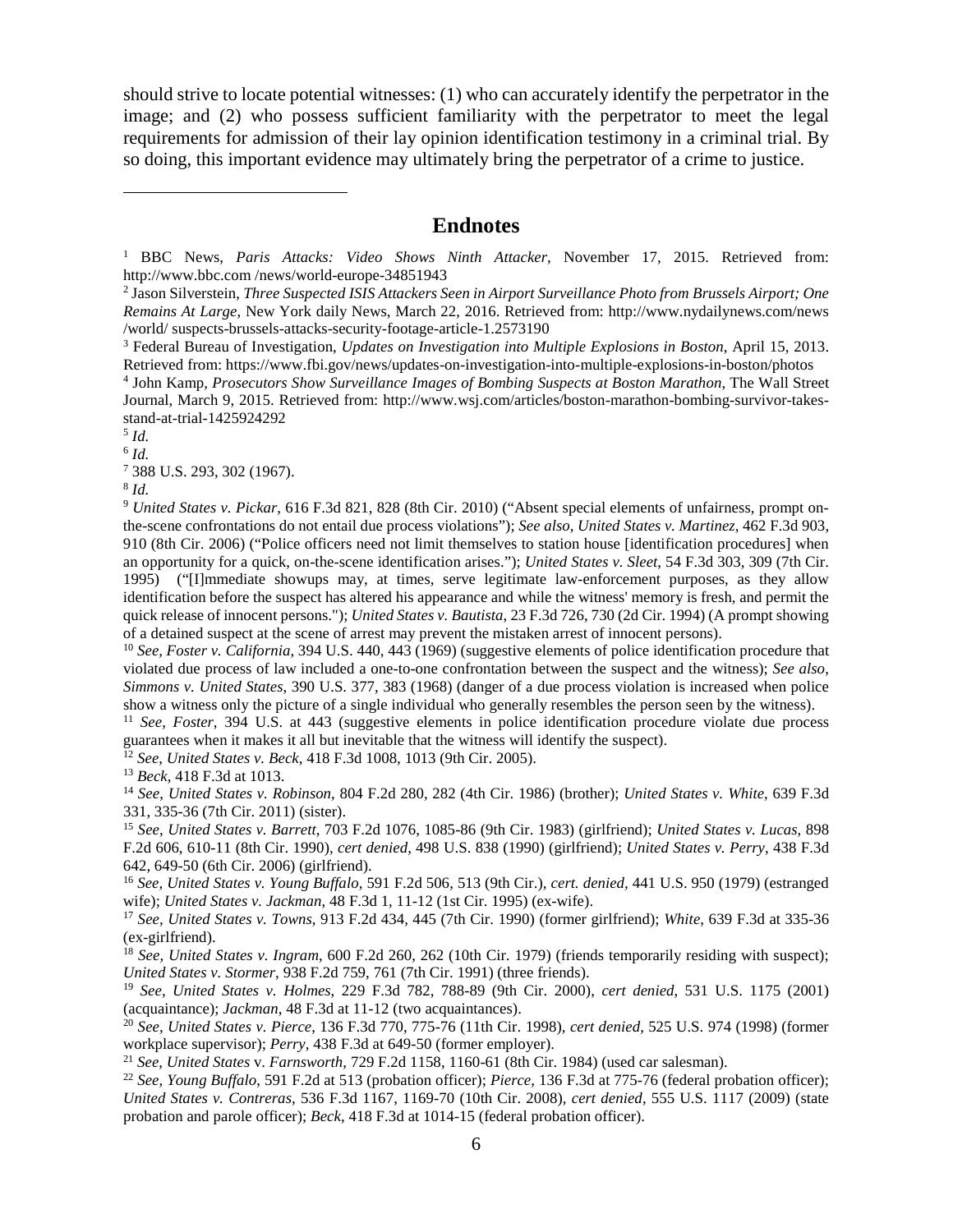<span id="page-6-1"></span><span id="page-6-0"></span> 23*See, United States v. Langford*, 802 F.2d 1176, 1178-80 (9th Cir. 1986) (parole officer); *United States v. Wright*, 904 F.2d 403, 404-05 (8th Cir. 1990) (parole officer); *Farnsworth*, 729 F.2d at 1160-61 (two parole officers). <sup>24</sup> *See, Stormer*, 938 F.2d at 762-63 (four police officers); *United States v. Kornegay*, 410 F.3d 89, 94-96 (1st Cir. 2005) (police detective); *Wright*, 904 F.2d at 404-05 (two county deputy sheriffs; two local police officers) <sup>25</sup> *See, Wright*, 904 F.2d at 404-05 (bail bondsman).

<span id="page-6-3"></span><span id="page-6-2"></span><sup>26</sup> *Kornegay*, 410 F.3d at 92 (former prison cellmate).

<span id="page-6-4"></span><sup>27</sup> Fed. R. Evid. 403.

<sup>28</sup> Fed. R. Evid. 701.

<span id="page-6-6"></span><span id="page-6-5"></span><sup>29</sup> *See*, *Beck*, 418 F.3d at 1013-14.

<span id="page-6-7"></span><sup>30</sup> *Beck,* 418 F.3d at 1014.

<sup>31</sup> *Beck*, 418 F.3d at 1015.

<span id="page-6-9"></span><span id="page-6-8"></span><sup>32</sup> *Jackman*, 48 F.3d at 5.

<span id="page-6-10"></span><sup>33</sup> *See*, *Robinson*, 804 F.2d at 282 (brother); *White*, 639 F.3d at 335 (sister; ex-girlfriend); *Barrett*, 703 F.2d at 1085 (girlfriend); *Lucas*, 898 F.2d at 608 (girlfriend); *Perry*, 438 F.3d at 649 (former employer); *Towns*, 913 F.2d at 445 (former girlfriend); *Young Buffalo,* 591 F.2d at 513 (probation/parole officer; estranged wife); *Jackman*, 48 F.3d at 2 (ex-wife; two acquaintances); *Ingram*, 600 F.2d at 262 (friends temporarily residing with suspect); *Pierce*, 136 F.3d at 773 (federal probation officer; workplace supervisor); *Holmes*, 229 F.3d at 784-85 (acquaintance); *Contreras*, 536 F.3d at 1169 (state probation and parole officer); *Beck*, 418 F.3d at 1011 (federal probation officer); *Langford*, 802 F.2d at 1178-79 (cousin; parole officer); *Wright*, 904 F.2d at 404-05 (parole officer; two county deputy sheriffs; bail bondsman; two local police officers); *Farnsworth*, 729 F.2d at 1160-61 (two parole officers; used car salesman); *Stormer*, 938 F.2d at 761 (three friends; four police officers); *Kornegay*, 410 F.3d at 92 (police detective; prison cellmate).

<span id="page-6-11"></span><sup>34</sup> *See*, *Wright*, 904 F.2d at 404 (three witnesses knew defendant for approximately 2 years; one witness for 13 years); *Pierce*, 136 F.3d at 775 (witness met with defendant during 7 month period; another witness supervised defendant at work for 5-6 month period); *Farnsworth,* 729 F.2d at 1160 (one witness knew the defendant for approximately two years; the other witness knew the defendant for one year); *Beck*, 418 F.3rd at 1015 (witness met with defendant over 2 month period)

<span id="page-6-12"></span>*<sup>35</sup> See*, *Langford*, 802 F.2d at 1178-79 (one witness met with defendant approximately 50 times; the other witness knew defendant most of his life); *Wright*, 904 F.2d at 404 (multiple witnesses had seen the defendant numerous times over an extended period of time ); *Pierce*, 136 F.3d at 773 (witness met with defendant 10 times during 7 month period); *Holmes*, 229 F.3d at 788 (witness met defendant at least 6 times for approximately 30 minutes each); *Farnsworth,* 729 F.2d at 1160 (one witness met with the defendant approximately 75 times anywhere from 2-25 minutes at his office and 10-15 fifteen times outside his office; the other witness met the defendant 20 times for periods lasting up to 45 minutes); *Contreras*, 536 F.3d at 1171 (witness met with defendant on multiple occasions between 5-10 minutes each time); *Beck*, 418 F.3rd at 1015 (witness met with defendant four times for a

<span id="page-6-13"></span>total of more than seventy minutes.)<br><sup>36</sup> *Robinson*, 804 F.2d at 281-82 (witness's close association with defendant over the years);

<span id="page-6-14"></span> $37$  Ingram, 600 F.2d at 262 (defendant was temporarily residing with witnesses at time of crime); Barrett, 703 F.2d 1076 (witness intimate acquaintance through living with defendant at time of crime); *Holmes*, 229 F.3d at 788 (defendant spent the night with witness); *Lucas*, 898 F.2d at 610 (witness had lived with defendant for a period of time).

<span id="page-6-15"></span>38 *Beck*, 418 F.3d at 1015; *See*, *Young Buffalo*, 591 F.2d at 513 (witnesses previously saw defendant wearing similar coat); *Jackman*, 48 F.3d at 12 (three witnesses previously saw defendant wearing a baseball cap; two witnesses saw defendant wearing the coat worn by the suspect).

<span id="page-6-16"></span><sup>39</sup> *See*, *Jackman*, 48 F.3d at 12 (all three witnesses were familiar with the defendant's carriage and posture).

<span id="page-6-17"></span><sup>40</sup> See, *Jackman*, 48 F.3d at 4-5 (testimony of identification witness may be inadmissible if photographs are so clear that the witness is no better-suited than the jury to make the identification).

<span id="page-6-18"></span><sup>41</sup> *See*, *Stormer*, 938 F.2d at 762.

<span id="page-6-19"></span><sup>42</sup> *See*, *Robinson*, 804 F.2d at 281-82; *Wright,* 904 F.2d at 405; *Towns*, 913 F.2d at 445; *Stormer*, 938 F.2d at 762; *Farnsworth*, 729 F.2d at 1160.

<span id="page-6-20"></span><sup>43</sup> *See*, *Barrett,* 703 F.2d at 1085-86; *Wright*, 904 F.2d at 405; *Towns*, 913 F.2d at 445; *Farnsworth*, 729 F.2d at 1160.

<span id="page-6-21"></span><sup>44</sup> *United States v. Allen*, 787 F.2d 933, 936 (4th Cir. 1986), *vacated on the grounds*, 479 U.S. 1077 (1987).

<sup>45</sup> *Id.*

<span id="page-6-23"></span><span id="page-6-22"></span><sup>46</sup> *Id.*

<span id="page-6-24"></span><sup>47</sup> *Id.*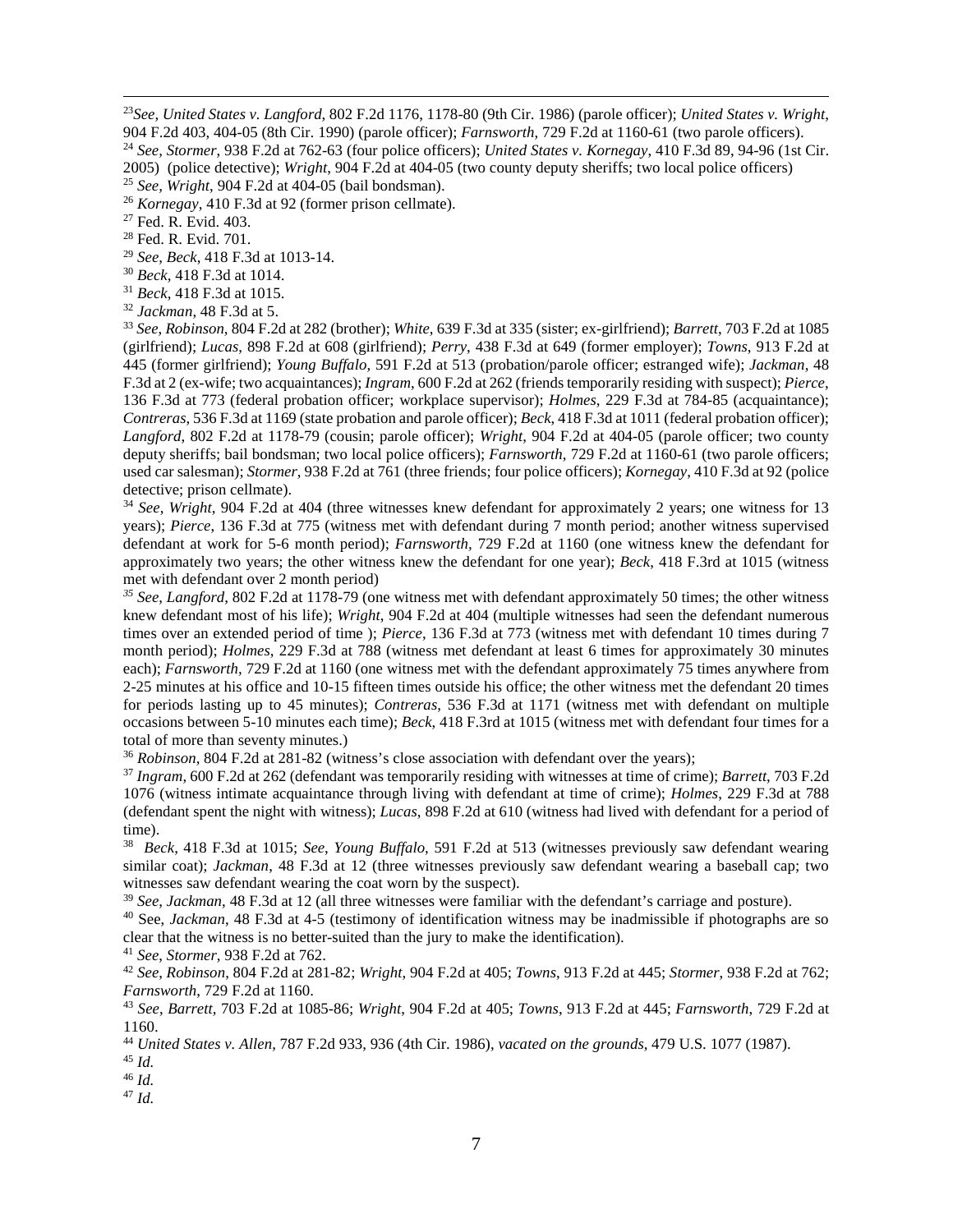# CASE SUMMARIES

# United States Supreme Court

### <span id="page-7-1"></span><span id="page-7-0"></span>**Utah v. Strieff, 2016 U.S. LEXIS 3926 (U.S. June 20, 2016)**

After receiving an anonymous tip concerning narcotics activity at a particular house, a police officer conducted surveillance. During this time, the officer saw numerous visitors arrive at the house and then depart after being there for only a few minutes. Based on these observations, the officer believed the occupants of the house were dealing drugs. When one of the visitors, later identified as Strieff, exited the house, the officer detained Strieff and asked him what he was doing at the house. During the stop, the officer requested Strieff's identification and conducted a record check through his dispatcher. The dispatcher told the officer that Strieff had an outstanding arrest warrant for a traffic violation. The officer arrested Strieff, and during the search incident to arrest found a bag of methamphetamine and drug paraphernalia.

The State charged Strieff with possession of methamphetamine and drug paraphernalia.

Strieff filed a motion to suppress the contraband, arguing that the evidence was not admissible because the officer discovered it during an unlawful *Terry* stop.

Even though the prosecutor conceded the officer lacked reasonable suspicion to stop Strieff, he argued the evidence seized from Strieff should not be suppressed because the existence of the valid arrest warrant attenuated the connection between the unlawful stop and the discovery of the contraband.

The issue before the Court was whether the discovery of a valid arrest warrant was a sufficient intervening event to break the causal chain between the unlawful stop and the discovery of drugrelated evidence seized by the officer.

In a 5-3 opinion, the Court held that the evidence seized from Strieff was admissible because the unlawful stop was sufficiently attenuated by the pre-existing arrest warrant. The attenuation doctrine provides that evidence is admissible when the connection between unconstitutional police conduct and the evidence is remote, or has been interrupted by some intervening circumstance, so that "the interest protected by the constitutional guarantee that has been violated," (the right to be free from unreasonable seizures) "would not be served by suppression of the evidence obtained."

First, the court determined the short amount of time between the unlawful stop and the search favored suppressing the evidence, as the officer discovered the contraband on Strieff's person only minutes after the stop.

Second, the court held the officer's discovery of the valid arrest warrant was a critical intervening circumstance that was completely independent of the unlawful stop, which favored the State.

Finally, the court found that the officer's unlawful stop of Strieff was, at most, negligent, and not a flagrant act of police misconduct.

For the court's opinion: [http://www.supremecourt.gov/opinions/15pdf/14-1373\\_83i7.pdf](http://www.supremecourt.gov/opinions/15pdf/14-1373_83i7.pdf)

\*\*\*\*\*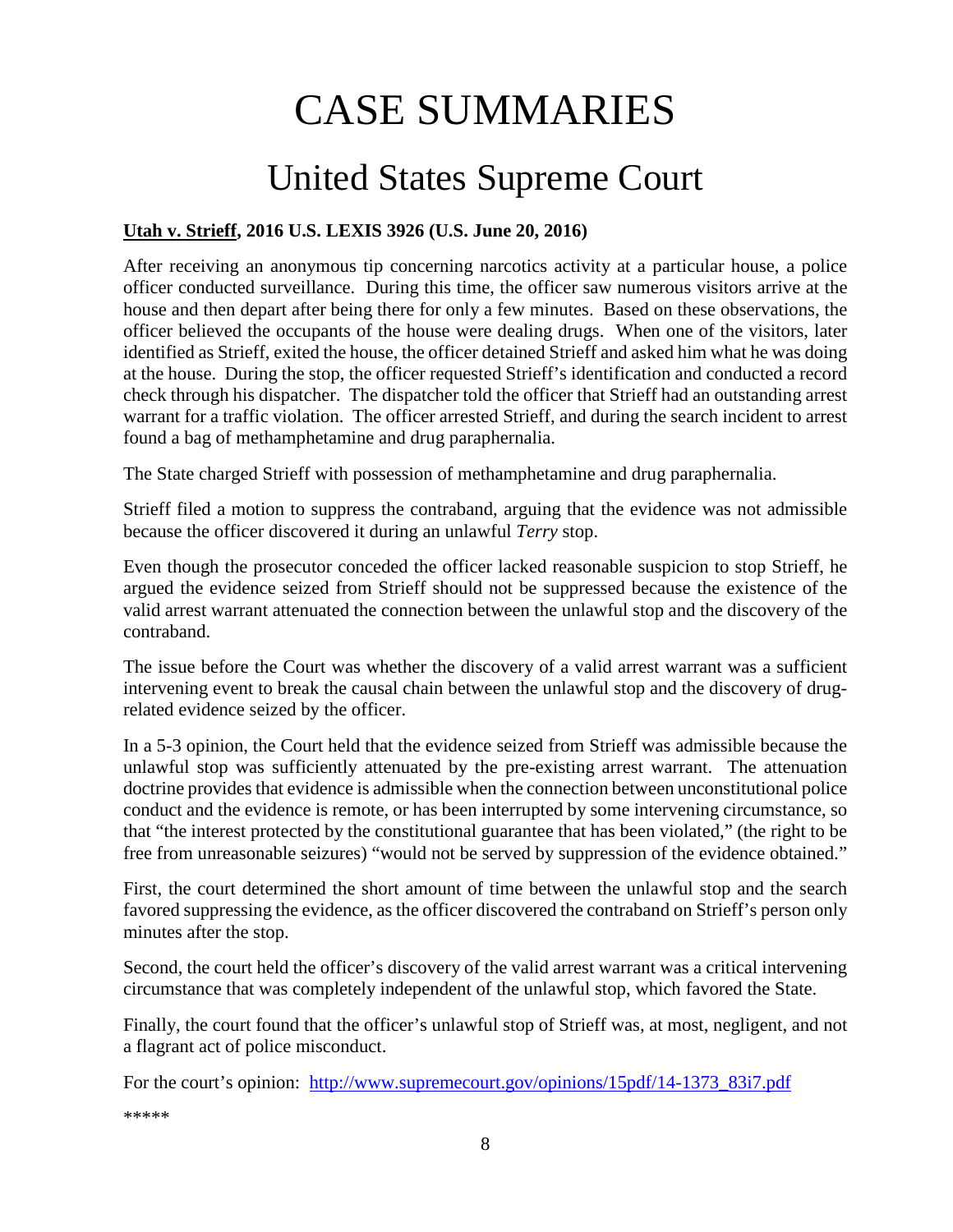#### <span id="page-8-0"></span>**Birchfield v. North Dakota, 2016 U.S. LEXIS 4058 (U.S. June 23, 2016)**

In this opinion, the Court consolidated three separate cases in which the defendants, Birchfield, Bernard, and Beylund were arrested on drunk-driving charges.

Birchfield was arrested by a state trooper and advised of his obligation under North Dakota law to undergo blood alcohol concentration (BAC) testing. The trooper told Birchfield that if he refused to submit to a blood test, he could be charged with a separate criminal offense. Birchfield refused to let his blood be drawn, and the State charged him with a violation of the State refusal statute, a misdemeanor.

Bernard was arrested and transported to the police station. There, officers read him Minnesota's implied consent advisory, which stated that it was a crime to refuse to submit to a breath test to determine his BAC. Bernard refused to take a breath test and was charged with a violation of the State refusal statute.

On appeal, Birchfield and Bernard argued the State refusal statues violated the *Fourth Amendment*.

Beylund was arrested and taken to a hospital. The officer read him North Dakota's implied consent advisory, informing him that if he refused to submit to a blood test he could be charged with a separate crime under the State refusal statute. Under these circumstances, Beylund consented to have his blood drawn. The test revealed a BAC of more than three times the legal limit.

On appeal, Beylund argued his consent to the blood test was coerced after the officer informed him that refusal to submit to the blood test could result in his being charged under the State refusal statute.

The Court accepted the cases and consolidated them for argument. The issue before the Court was whether motorists lawfully arrested for drunk driving may be convicted of a crime or otherwise penalized for refusing to take a warrantless test measuring the alcohol in their bloodstream.

Because breath tests are significantly less intrusive than blood tests, and in most cases amply serve law enforcement interests, the court concluded that a breath test, but not a blood test may be administered as a search incident to a lawful arrest for drunk driving. The court added that as in all cases involving reasonable searches incident to arrest, a warrant is not required in this situation.

The court then applied this rationale to the three cases. First, Birchfield was prosecuted for refusing a warrantless blood draw; therefore, the court held the search he refused could not be justified as a search incident to his arrest, or on the basis of the implied consent. As a result, the court held Birchfield had been threatened with an unlawful search and reversed his conviction.

Second, Bernard was criminally prosecuted for refusing a warrantless breath test. That test was a permissible search incident to Bernard's arrest for drunk driving. Consequently, the *Fourth Amendment* did not require officers to obtain a warrant before demanding the test, and Bernard had no right to refuse it.

Finally, Beylund was not prosecuted for refusing a test. He submitted to a blood test after the officer told him that the law required his submission, and his license was then suspended and he was fined in an administrative proceeding. The North Dakota Supreme Court held that Beylund's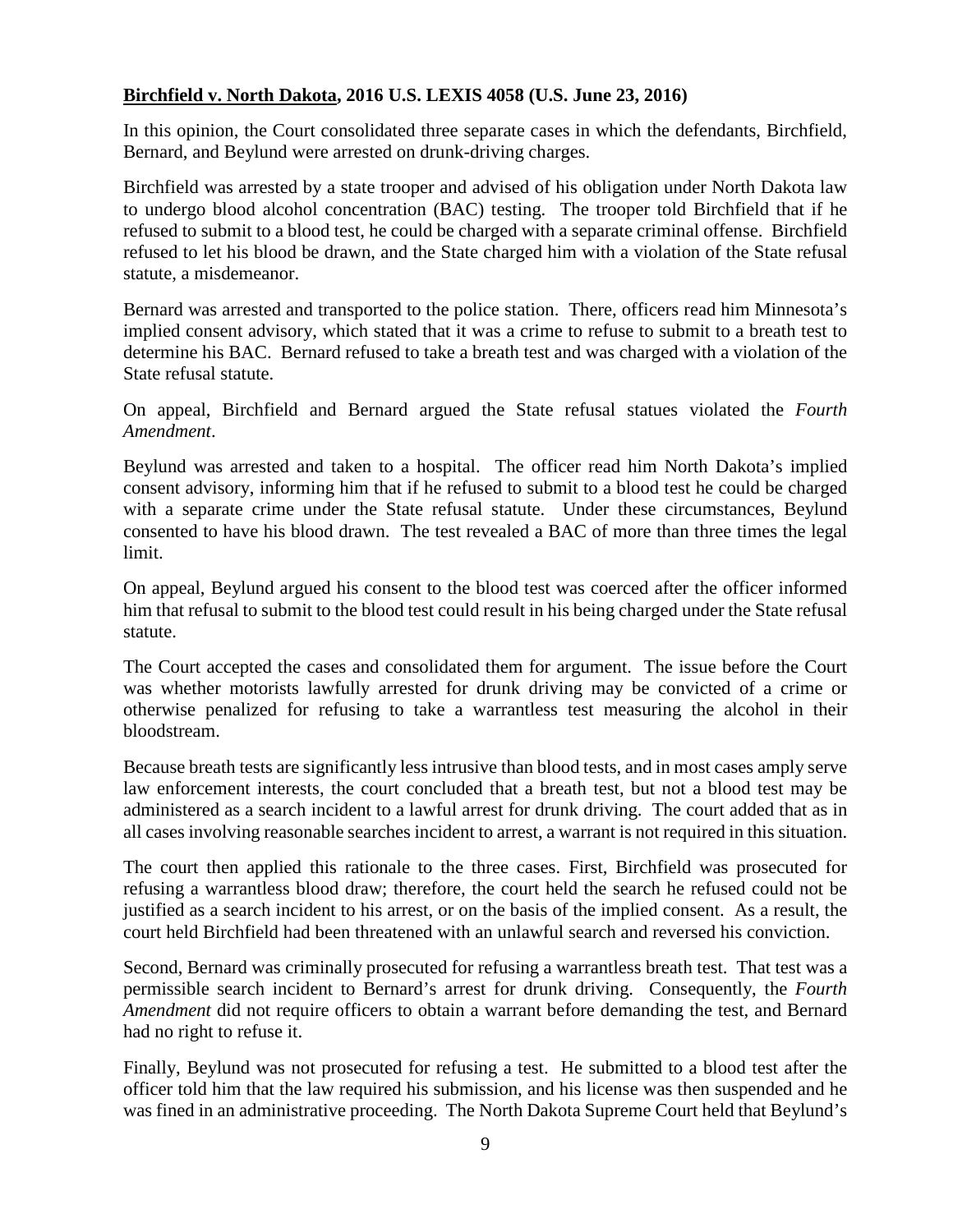consent was voluntary on the erroneous assumption that the State could lawfully compel both blood and breath tests. The Court remanded Beylund's case to the state court to reevaluate the voluntariness of Beylund's consent given the partial inaccuracy of the officer's advisory to him.

For the court's opinion: http://www.supremecourt.gov/opinions/15pdf/14-1468 8n59.pdf \*\*\*\*\*

# Circuit Courts of Appeal

# <span id="page-9-0"></span>**Second Circuit**

#### <span id="page-9-1"></span>**United States v. Bohannon, 2016 U.S. App. LEXIS 9789 (2d Cir. Conn. May 31, 2016)**

After law enforcement officers obtained an arrest warrant for Bohannon, they planned to go to Bohannon's house to arrest him. When officers conducting surveillance on Bohannon's house concluded that Bohannon was not there, they suspected Bohannon was at Dickson's apartment. The officers went to Dickson's apartment, entered through an unlocked back door, and arrested Bohannon in Dickson's bedroom. The officers seized crack cocaine from under the bed and a large quantity of cash from Bohannon's pants pocket. The government filed a criminal charge against Bohannon based on the drugs seized under the bed.

In *[Payton v. New York](https://supreme.justia.com/cases/federal/us/445/573/case.html)*, the United States Supreme Court held that an arrest warrant based on probable cause "implicitly carries with it the limited authority to enter a dwelling in which the suspect lives when there is reason to believe<sup>[1](#page-9-2)</sup> the suspect is within." In these circumstances, officers are not required to obtain a search warrant before entering the suspect's dwelling to arrest him.

However, in *[Steagald v. United States](https://supreme.justia.com/cases/federal/us/451/204/)*, the United States Supreme Court held the *Payton* rule does not apply to a person who is prosecuted based on evidence seized from his dwelling during the execution of an arrest warrant for another person thought to be on the premises. Instead, the court concluded that officers needed to obtain a warrant to search the third party's dwelling for the suspect before the government could use any evidence discovered inside the dwelling against the third-party homeowner.

Against this backdrop, Bohannon filed a motion to suppress the crack cocaine discovered under the bed and the cash seized from his pants pocket. Even though the officers had a warrant to arrest him, Bohannon argued the officers were required under *Steagald* to obtain a search warrant to enter Dickson's apartment before they could lawfully enter the apartment and arrest him.

The court disagreed. First, under *Steagald*, it was undisputed that the officers' entry into Dickson's apartment without a search warrant was unlawful as to Dickson. However, it was not Dickson who challenged the officers' entry into the apartment, but rather Bohannon, the subject of the arrest warrant.

<span id="page-9-2"></span> <sup>1</sup> There is a circuit split as to the showing necessary to satisfy *Payton's* "reason to believe standard." The 2nd, 10th and D.C. Circuits hold that "reason to believe" under *Payton* requires lesser showing than probable cause, while the 3d, 5th, 6th, 7th and 9th Circuits have construed *Payton's* reasonable belief standard as equivalent to probable cause.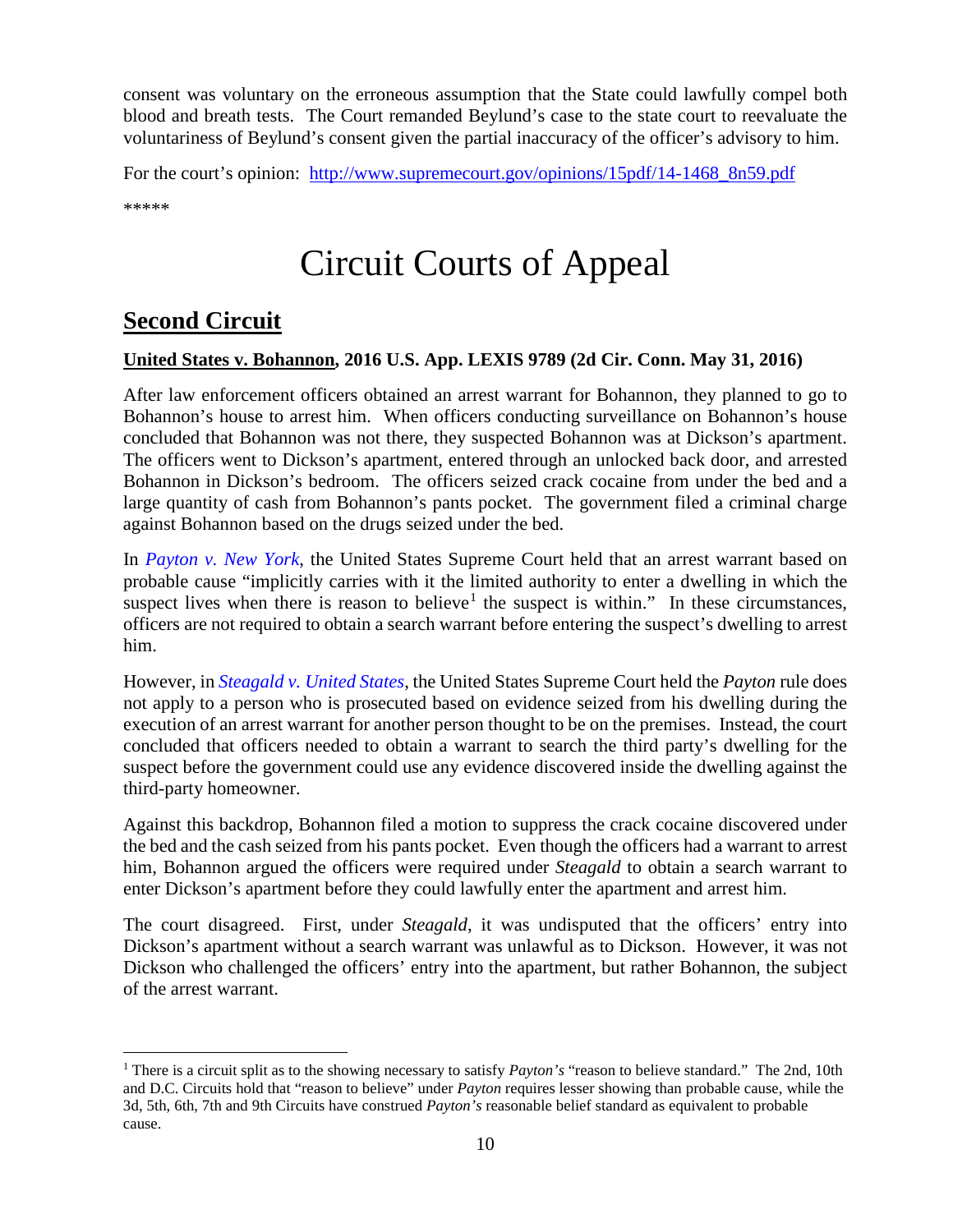Second, if the officers had reason to believe Bohannon was in his own home, under *Payton*, the officers would have been justified in entering and arresting him without having to obtain a search warrant. The court concluded that requiring the government to obtain a search warrant to enter a third party dwelling to arrest a suspect on a warrant would have provided Bohannon greater rights in Dickson's apartment than he would have enjoyed in his own home under *Payton*. As a result, the court followed eight other federal circuits, which have held that the subject of an arrest warrant has no greater right to privacy in another person's home than he does in his own home<sup>[2](#page-10-2)</sup>. Therefore, the court found that Bohannon's arrest pursuant to a valid warrant and any search incident to the arrest was valid.

Having found that *Payton*, not *Steagald*, provided the proper standard for analyzing Bohannon's *Fourth Amendment* challenge, the court further held the officers satisfied *Payton*, as the officers had reason to believe Bohannon was inside Dickson's apartment before they entered to arrest him. First, the investigation linked Bohannon and Dickson to each other, and Dickson to the apartment. Second, Bohannon's cell phone activity and the cell-site location information prior to the phone's last use placed Bohannon near Dickson's apartment. Finally, Dickson's apartment was the only location within the relevant cell phone sector to have figured into the investigation.

For the court's opinion: [http://cases.justia.com/federal/appellate-courts/ca2/14-4679/14-4679-](http://cases.justia.com/federal/appellate-courts/ca2/14-4679/14-4679-2016-05-31.pdf?ts=1464708605) [2016-05-31.pdf?ts=1464708605](http://cases.justia.com/federal/appellate-courts/ca2/14-4679/14-4679-2016-05-31.pdf?ts=1464708605)

\*\*\*\*\*

# <span id="page-10-0"></span>**Third Circuit**

### <span id="page-10-1"></span>**United States v. Vasquez-Algarin, 2016 U.S. App. LEXIS 7889 (3d Cir. Pa. May 2, 2016)**

Law enforcement officers obtained an arrest warrant for Rivera. After receiving information from other officers and informants that Rivera was living in a specific apartment, officers with a fugitive task force went to the apartment to arrest Rivera. When the officers knocked on the door, they received no answer, but the officers heard movement from inside the apartment as well as a ringing telephone and a barking dog. After the phone rang once or twice and then stopped, and the dog stopped barking, the officers believed someone inside the apartment manually silenced the phone and muzzled the dog. The officers then forcibly entered the apartment. The officers did not find Rivera, whom they later discovered did not live in the apartment. Instead, the officers encountered Vasquez, and during their protective sweep, the officers seized powder cocaine. The officers later obtained warrants to conduct a complete search of the apartment, and the government charged Vasquez and his two brothers with whom he shared the apartment with drug offenses.

Vasquez filed a motion to suppress the evidence seized from his apartment, arguing the officers' forced entry into his apartment violated the *Fourth Amendment*.

The court agreed. Following the United States Supreme Court decision in *[Payton v. New York](https://supreme.justia.com/cases/federal/us/445/573/case.html)*, to enter a dwelling to execute an arrest warrant, officers must have a "reasonable belief" the arrestee resides at the dwelling and the arrestee is present at the time of entry. As an initial matter, the court joined the Fifth, Sixth, Seventh and Ninth Circuits in holding that *Payton's* "reason to believe" standard amounts to a probable cause standard.

<span id="page-10-2"></span> $2$  3d, 4th, 6th, 7th, 8th, 9th, 11th and D.C, Circuits.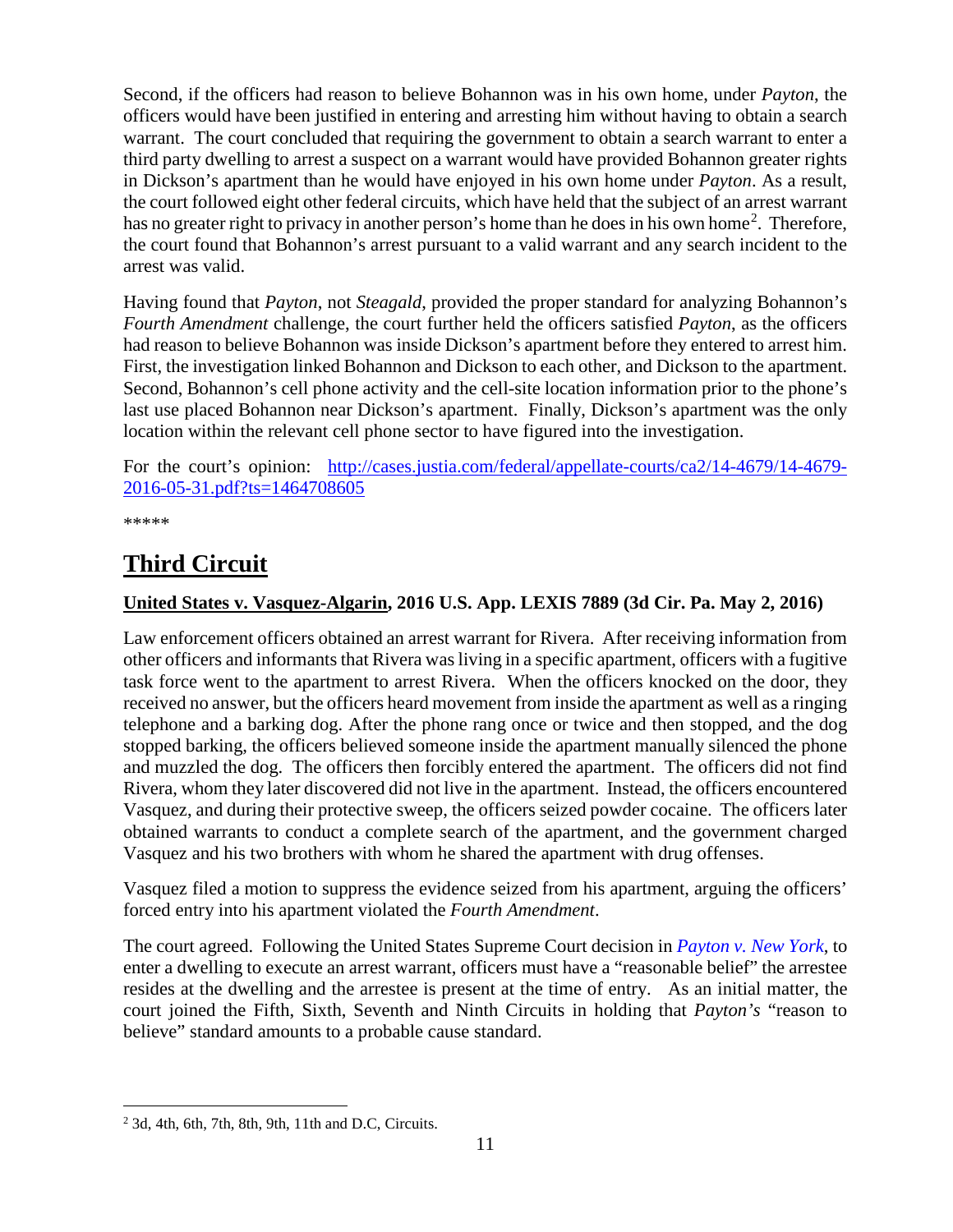Next, the court held the officers did not establish probable cause to believe Rivera lived in the apartment. An officer testified that the task force relied entirely on informant tips and information provided by another officer when it determined Rivera lived in the apartment. However, the officer did not identify the number of informants, their reliability based on prior interactions he may have had with them, or the specific information they provided him. In addition, the officer did not specifically describe the information provided by the other officer, or the basis of that officer's knowledge of the information he provided. Finally, the officer's own testimony suggested the task force not only had a limited basis to believe Rivera resided at the apartment, but also possessed evidence that gave them significant doubt.

Finally, the court found the officers failed to establish Rivera was present based on the suspicious sounds the officers heard coming from inside the apartment. The court noted, "mere signs of life inside, even if suspicious, could not establish probable cause to believe" Rivera was present and could not justify the officers' entry into Vasquez's apartment.

For the court's opinion: [http://cases.justia.com/federal/appellate-courts/ca3/15-1941/15-1941-](http://cases.justia.com/federal/appellate-courts/ca3/15-1941/15-1941-2016-05-02.pdf?ts=1462208405) [2016-05-02.pdf?ts=1462208405](http://cases.justia.com/federal/appellate-courts/ca3/15-1941/15-1941-2016-05-02.pdf?ts=1462208405)

\*\*\*\*\*

# <span id="page-11-0"></span>**Fourth Circuit**

### <span id="page-11-1"></span>**United States v. Gardner, 2016 U.S. App. LEXIS 9066 (4th Cir. N.C. May 18, 2016)**

A confidential informant (CI) called a local police officer and reported that Gardner, a convicted felon who possessed a firearm, was driving a white Lincoln Town Car. In addition, the CI told the officer that Gardner was presently located at a particular house in the community. The CI had worked with the officer in the past and had consistently provided accurate information.

The officer drove to the house identified by the CI and saw a white Lincoln Town car parked nearby. The officer drove around the block and confirmed that Gardner was the registered owner of the vehicle. As the officer approached the house again, he saw Gardner had entered the Lincoln and was driving away. When the officer activated his blue lights to initiate a traffic stop, he saw Gardner's right shoulder disappear as if he was either reaching for something or putting something underneath the seat. After Gardner stopped, the officer directed him to step out of the vehicle and confirmed Gardner's identity by examining his driver's license. During this time, Gardner appeared to be nervous and kept looking in the direction of his vehicle's floor. The officer asked Gardner if he had any weapons on his person, and Gardner replied that he did not. The officer frisked Gardner, but did not find any weapons. The officer then told Gardner that he had received information that Gardner had a firearm in his possession. After initially denying that he had anything illegal in his car, Gardner eventually told the officer, "I have a gun." When the officer asked Gardner if he was allowed to possess a firearm, Gardner told the officer that he was not, and he was a convicted felon. The officer searched Gardner's vehicle and found a handgun underneath the driver's seat. At that point, the officer placed Gardner in handcuffs and transported him to the police station.

The government charged Gardner with being a felon in possession of a firearm.

Gardner filed a motion to suppress the firearm, arguing the information provided by the CI did not establish reasonable suspicion to support the stop of his vehicle.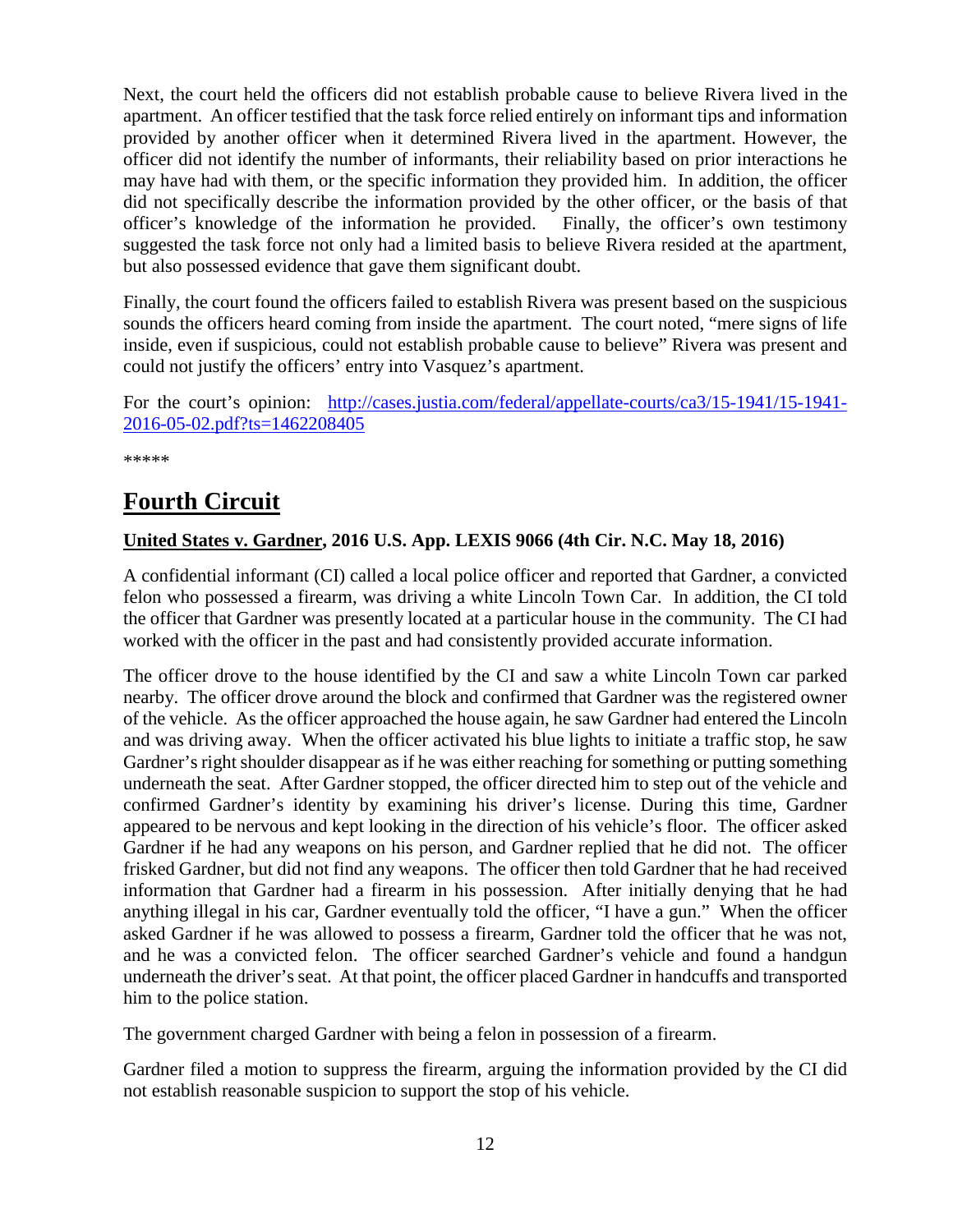The court disagreed. While the information provided by the CI, by itself, might have supported a finding of reasonable suspicion, after the officer corroborated some of the information, the court found he lawfully stopped Gardner. Specifically, the officer confirmed the presence of a white Lincoln Town Car at the location provided by the informant, and he confirmed Gardner was the registered owner of that vehicle. Even though the officer did not confirm that Gardner was a convicted felon before stopping him, the court noted an officer does not need to verify every detail provided by a CI before conducting a stop. Consequently, the court held the officer had reasonable suspicion to stop Gardner.

Gardner also claimed when the officer detained him at the rear of his vehicle, he was "in custody" for *Miranda* purposes. As a result, Gardner argued his incriminating statements concerning the firearm should have been suppressed because the officer did not *Mirandize* him.

Again, the court disagreed. The Supreme Court has held that a person is not "in custody" for *Miranda* purposes when an officer detains him to ask "a moderate number of questions . . . to try to obtain information confirming or dispelling the officer's suspicions." Here, the officer asked Gardner questions directly related to his reasonable suspicion that Gardner had a firearm in his possession. The fact that Gardner did not feel free to leave did not convert this brief period of questioning into the functional equivalent of a "stationhouse interrogation" that would require *Miranda* warnings.

Finally, the court held Gardner's statements concerning the firearm, the information provided by the CI, and Gardner's furtive behavior before the stop, provided the officer probable cause for the officer to search Gardner's vehicle under the automobile exception to the *Fourth Amendment's* warrant requirement.

For the court's opinion: [http://cases.justia.com/federal/appellate-courts/ca4/14-4533/14-4533-](http://cases.justia.com/federal/appellate-courts/ca4/14-4533/14-4533-2016-05-18.pdf?ts=1463596227) [2016-05-18.pdf?ts=1463596227](http://cases.justia.com/federal/appellate-courts/ca4/14-4533/14-4533-2016-05-18.pdf?ts=1463596227)

\*\*\*\*\*

#### <span id="page-12-0"></span>**United States v. Foster, 2016 U.S. App. LEXIS 9502 (4th Cir. W. Va. May 24, 2016)**

Around 12:39 a.m., a police dispatcher received a 911 hang-up call reporting a gunshot near a jogging trail in an area known for theft, vandalism, and the production of methamphetamine. A few minutes later, two officers arrived in the area and saw Foster standing in an alley between two closed businesses. Foster was the only person the officers encountered once they arrived. The officers told Foster they were investigating a report of a shot fired in the area and asked Foster is he had any weapons. Instead of answering, Foster began to place his right hand in his right front pocket. The officers interpreted this as a "security check," an instinctual movement in which, upon being asked if they are carrying any weapons, suspects reach to ensure that a concealed weapon is secure. The officers then told Foster to keep his hands out of his pockets, and Foster complied. One officer patted the outside of Foster's right pocket, touching an object that felt like a firearm. The officers eventually discovered that Foster possessed three guns.

The government charged Foster with being a felon in possession of a firearm.

Foster filed a motion to suppress the evidence recovered by the officers, arguing the officers did not have reasonable suspicion to stop him.

The court disagreed. First, the court determined the officers seized Foster for *Fourth Amendment* purposes when they stopped Foster from reaching into his right front pocket.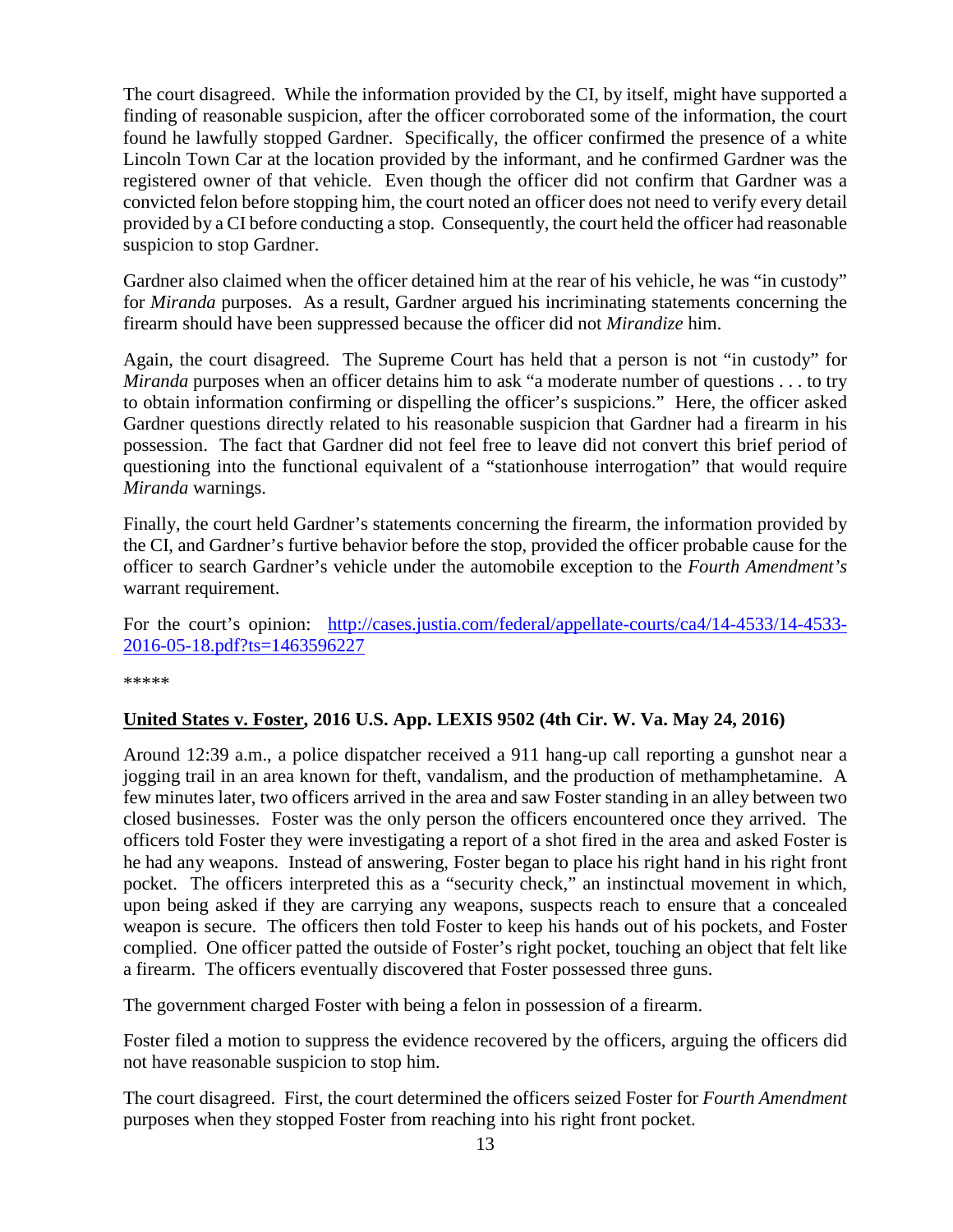Next, the court held the officers had reasonable suspicion to believe Foster committed a crime associated with discharging a firearm when he attempted to reach into his front pocket. When the officers saw Foster, he was the only person near a high-crime area where a gunshot had been reported. While the court noted these factors by themselves would not have been enough to establish reasonable suspicion, Foster's attempt to reach into his pocket and conduct a "security check" when the officers asked if he was carrying a weapon tied all of the factors together to give the officers reasonable suspicion to stop Foster. Specifically, by performing a "security check," which suggested he might be armed, Foster gave the officers further cause to suspect that he was the source of the gunshot and additional reason to trust the information provided by the 911 caller.

For the court's opinion: [http://cases.justia.com/federal/appellate-courts/ca4/15-4319/15-4319-](http://cases.justia.com/federal/appellate-courts/ca4/15-4319/15-4319-2016-05-24.pdf?ts=1464116415) [2016-05-24.pdf?ts=1464116415](http://cases.justia.com/federal/appellate-courts/ca4/15-4319/15-4319-2016-05-24.pdf?ts=1464116415)

\*\*\*\*\*

#### <span id="page-13-0"></span>**United States v. Lull, 2016 U.S. App. LEXIS 9569 (4th Cir. N.C. May 25, 2016)**

A confidential informant (CI) told officers he had previously purchased illegal drugs from Lull. An officer arranged for the CI to purchase cocaine from Lull during a controlled buy at Lull's house. After the CI returned from the controlled buy, he gave the officer cocaine he claimed to have purchased from Lull, as well as \$40 of the remaining buy money. However, the CI should have returned \$60 to the officer. When the officer asked the CI about the missing \$20, the CI said he gave the money to Lull. The officer then searched the CI and found the missing \$20 hidden in the CI's underwear. The officer immediately determined the CI was not reliable and arrested him on a felony charge of obtaining property under false pretenses.

Following this incident, the officer drafted an affidavit in support of an application for a warrant to search Lull's house. However, in his affidavit, the officer failed to disclose the CI's theft and arrest to the state court magistrate. The magistrate issued the warrant, and a search of Lull's house later that evening led to the seizure of drugs, firearms, and U.S. currency.

The government indicted Lull on a variety of drug and firearm offenses.

Lull filed a motion to suppress the evidence seized from his house, claiming the officer intentionally and/or recklessly omitted material information, specifically the CI's theft and arrest, from the search warrant affidavit. If this material information had been included in the affidavit, Lull argued the magistrate would have refused to issue the warrant because it would have lacked probable cause.

The government claimed the CI's theft was not material in determining probable cause to search Lull's house for drugs, arguing the theft and controlled buy were separate incidents.

The court agreed with Lull. The court held the CI's theft was not separate from the controlled buy, and that the informant had demonstrated his unreliability during the course of the entire transaction. In addition, the court noted the egregious nature of the CI's actions were clear, as the CI was deemed unreliable and then immediately arrested and charged with a felony. Finally, the court found that omitting the information concerning the CI's arrest was material because much of the information in the officer's affidavit came solely from the CI. As a result, the court concluded Lull's motion to suppress the evidence seized from his house should have been granted.

For the court's opinion: [http://cases.justia.com/federal/appellate-courts/ca4/15-4216/15-4216-](http://cases.justia.com/federal/appellate-courts/ca4/15-4216/15-4216-2016-05-25.pdf?ts=1464202823) [2016-05-25.pdf?ts=1464202823](http://cases.justia.com/federal/appellate-courts/ca4/15-4216/15-4216-2016-05-25.pdf?ts=1464202823)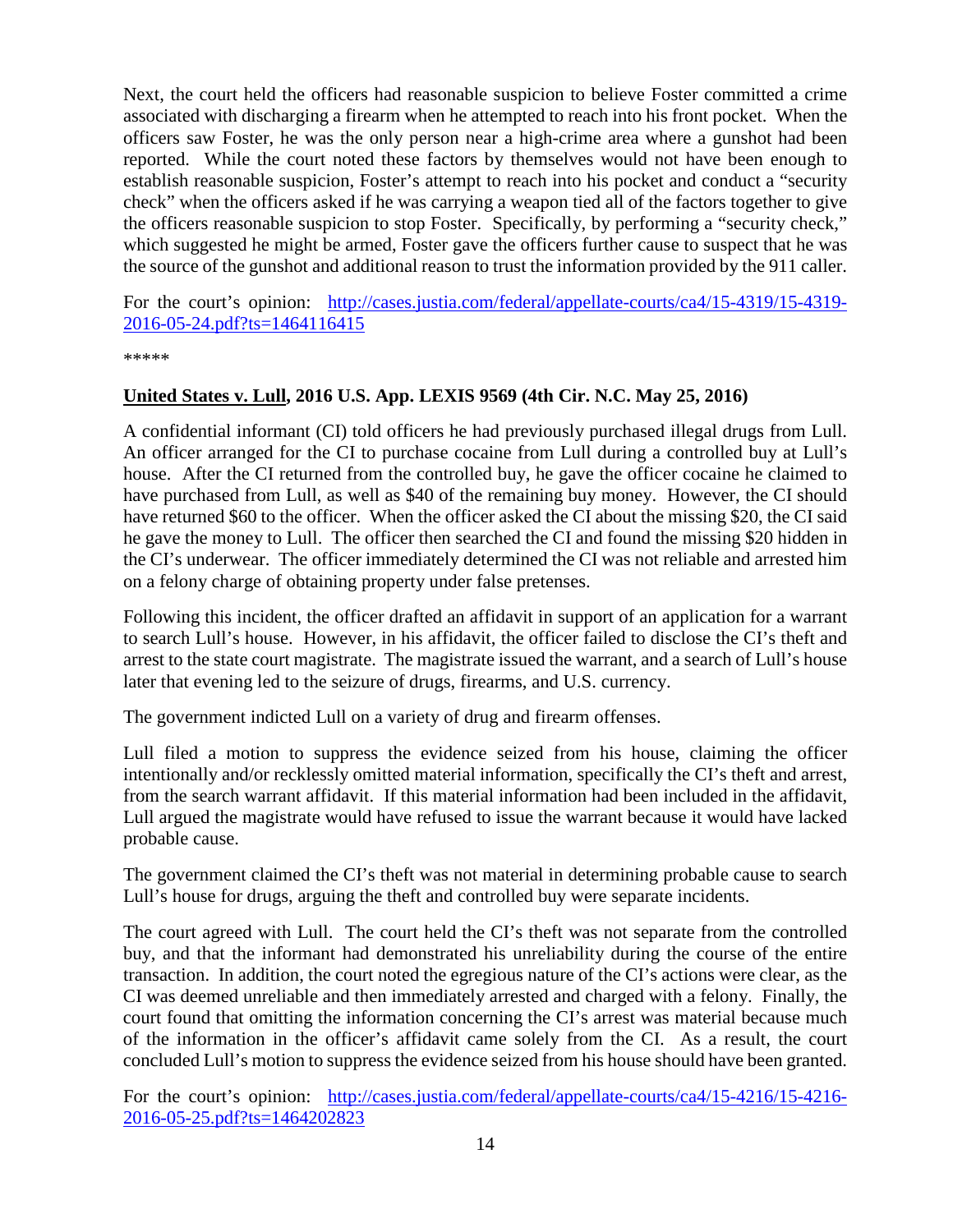# <span id="page-14-0"></span>**Sixth Circuit**

#### <span id="page-14-1"></span>**United States v. Church, 2016 U.S. App. LEXIS 8982 (6th Cir. Tenn. May 17, 2016)**

Officers went to Church's house to serve him with a warrant for violating his probation. Church arrived home a few minutes later carrying a bag of fast food. After the officers arrested him, Church asked that he be allowed into his house to eat his food and call his girlfriend. The officers agreed and accompanied Church inside with his consent. Inside the house the officers smelled burnt marijuana. Church told the officers he had recently smoked marijuana in the house and showed them a marijuana blunt. After Church's girlfriend arrived, she told the officers Church regularly smoked marijuana at the house.

While one of the officers remained at the house with Church, the other officer obtained a warrant to search Church's house for evidence of possession with intent to distribute drugs in violation of *Tenn. Code Ann.* § 417. The officers executed the warrant and found marijuana, dilaudid pills, and a safe in a closet. When Church refused to give the officers the combination to the safe, they used a prying ram to open it. Inside the safe, the officers found a large quantity of dilaudid pills, a handgun, and ammunition.

The government charged Church with drug and firearm offenses.

Church filed a motion to suppress the evidence seized from his house. First, Church argued the search warrant authorized a search for evidence of possession with intent to distribute drugs in violation of *Tenn. Code Ann. § 417*; however, the officer's affidavit only established probable cause to search his house for evidence of simple possession of drugs in violation of *Tenn. Code Ann. § 418*.

The court held that a valid warrant to search for illegal drugs only has to establish "a fair probability that drugs will be found" in the place to be searched. Because drugs are contraband and the police have a right to seize them pursuant to a search warrant wherever they might be found, the court concluded it did not matter whether the officers suspected that Church possessed marijuana, dealt marijuana, or committed some other crime. What mattered here was that there was a "fair probability" that marijuana was in Church's house, and the officer's affidavit left no doubt of that probability.

Second, Church argued the affidavit failed to establish probable cause because its contents were "stale."

The court disagreed, finding that the officer's affidavit provided every reason for the magistrate to think there were drugs in Church's house when he issued the warrant.

Finally, Church argued the officers acted unreasonably, in violation of the *Fourth Amendment*, when they used a prying ram to open his safe, thereby destroying it.

Again, the court disagreed. Here, the officers had the right to open the safe because they had probable cause to believe it contained drugs. After Church refused to provide the combination, the officers had no choice but to open the safe by force, which was reasonable.

For the court's opinion: [http://cases.justia.com/federal/appellate-courts/ca6/15-5362/15-5362-](http://cases.justia.com/federal/appellate-courts/ca6/15-5362/15-5362-2016-05-17.pdf?ts=1463502659) [2016-05-17.pdf?ts=1463502659](http://cases.justia.com/federal/appellate-courts/ca6/15-5362/15-5362-2016-05-17.pdf?ts=1463502659)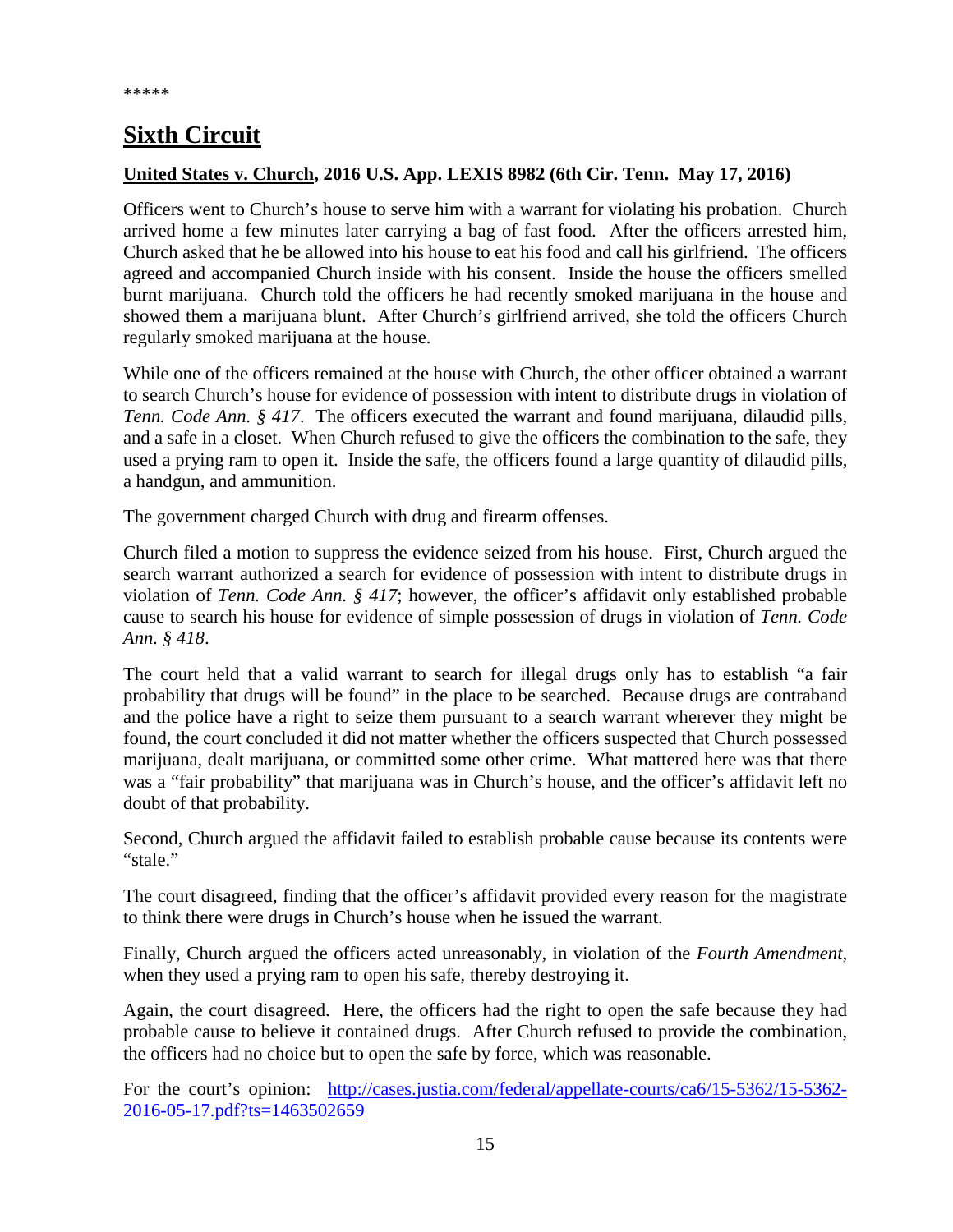# <span id="page-15-0"></span>**Seventh Circuit**

#### <span id="page-15-1"></span>**United States v. Sweeney, 2016 U.S. App. LEXIS 8534 (7th Cir. Wis. May 9, 2016)**

Officers suspected Sweeney in connection with an armed robbery and went to his apartment to arrest him. After arresting Sweeney, an officer searched the basement of Sweeney's apartment building. The basement was accessible through a common staircase, which led to a common area that contained water heaters for the various apartments. There was also a small crawl space underneath the stairs and a shared laundry facility for the building's tenants. The officer found a bag containing a handgun, magazine, and ammunition in the crawl space under the stairs. A witness later testified the handgun found by the officer looked like the one used in the armed robbery.

Sweeney filed a motion to suppress the handgun, arguing the warrantless search of the common area of the basement violated the *Fourth Amendment* because it was an unlawful trespass.

The court disagreed. In *[United States v.](http://www.supremecourt.gov/opinions/11pdf/10-1259.pdf) Jones*, the United States Supreme Court held the government conducts a *Fourth Amendment* search when it "physically occupies private property for the purpose of obtaining information." Here, the court held Sweeney could not show any trespass on his property because he did not have exclusive control over the basement. The basement was a common space used by a number of residents, and Sweeney's lease gave him no exclusive property interest in any part of the area. Any trespass concerning the basement would be a trespass against the building owner, not against any individual tenant.

The court added that even if the officer committed a trespass against Sweeney by searching the basement, not all trespasses by law enforcement officers are violations of the *Fourth Amendment*. For a *Fourth Amendment* trespass violation to have occurred in this case, the basement would need to be within the curtilage of Sweeney's apartment. However, as the basement served primarily as a shared laundry facility and location for utilities for all tenants, the court concluded it was not within the curtilage of Sweeney's apartment.

The court further added that no *Fourth Amendment* violation occurred because Sweeney had no reasonable expectation of privacy in the shared basement area.

For the court's opinion: [http://cases.justia.com/federal/appellate-courts/ca7/14-3785/14-3785-](http://cases.justia.com/federal/appellate-courts/ca7/14-3785/14-3785-2016-05-09.pdf?ts=1462899607) [2016-05-09.pdf?ts=1462899607](http://cases.justia.com/federal/appellate-courts/ca7/14-3785/14-3785-2016-05-09.pdf?ts=1462899607)

\*\*\*\*\*

#### <span id="page-15-2"></span>**Becker v. Elfreich, 2016 U.S. App. LEXIS 8703 (7th Cir. Ind. May 12, 2016)**

Police officers went to Brina Becker's home to arrest her son, Jamie Becker. Brina called to her son, who was upstairs, and told him to come downstairs, but he did respond. The officers then summoned K-9 Officer Elfreich and his German Sheppard, Axel. After waiting 30 seconds without seeing nor hearing Becker, Elfreich released Axel and directed the dog to "find him." Axel encountered Becker as Becker reached a landing on the stairs and bit Becker's left ankle. Approximately two-seconds later, Elfreich saw Axel had bitten Becker, who had his hands on his head. Elfreich pulled Becker down the remaining three steps, placed his knee in Becker's back, and handcuffed him. Once Becker was handcuffed, Elfreich ordered Axel to release his grip. Becker was transported to the hospital and treated for injuries related to the dog bite.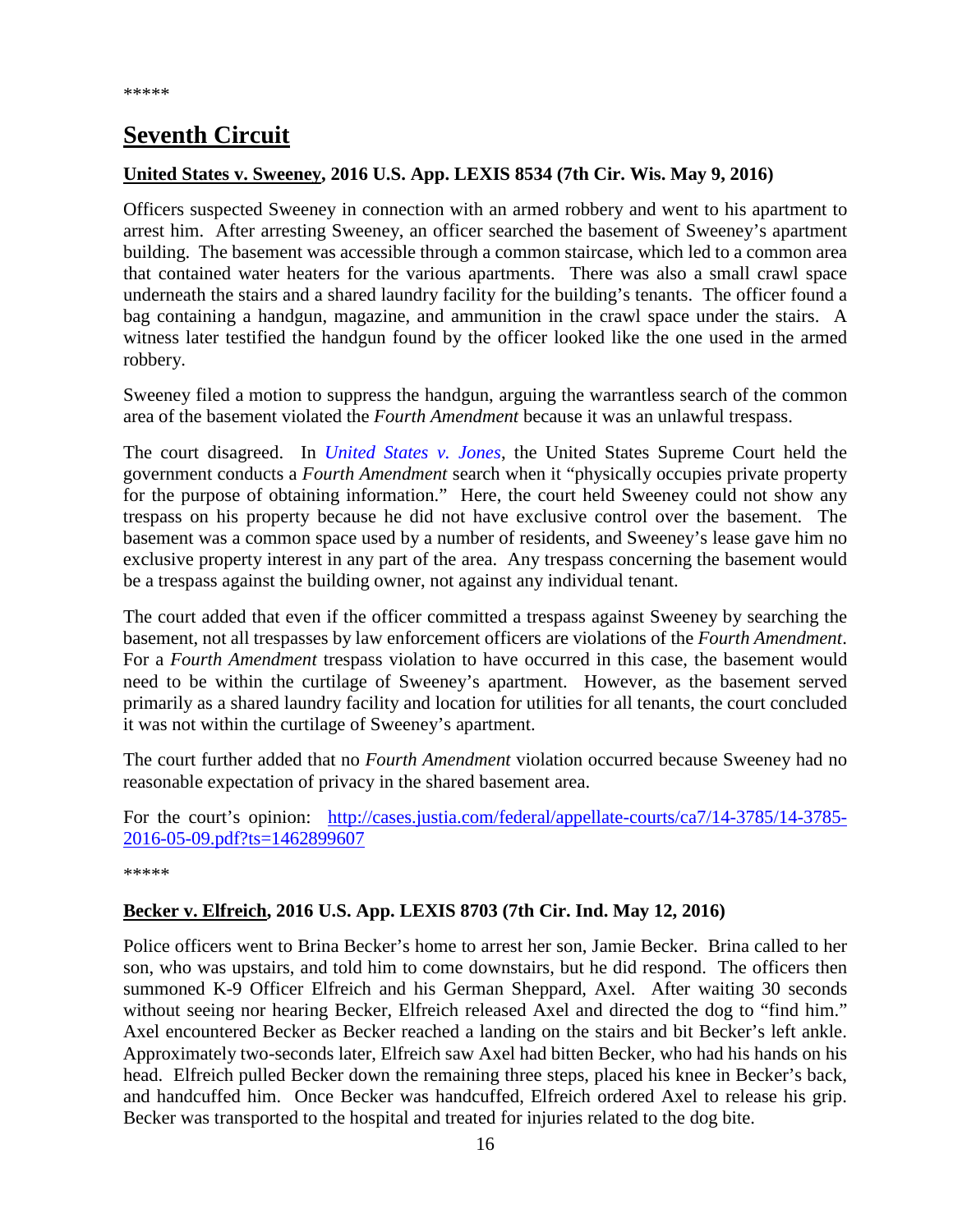Becker filed suit against Officer Elfreich, claiming Elfreich violated the *Fourth Amendment* by using excessive force to arrest him. Specifically, Becker argued that after he had surrendered with his hands on his head, Elfreich used excessive force by pulling him down the steps and placing his knee on his back while allowing Axel to continue to bite him.

Officer Elfreich argued he was entitled to qualified immunity.

The court held Officer Elfreich was not entitled to qualified immunity. The court found Elfreich's initial release of Axel to find Becker might have been justified because the officers believed Becker was concealing himself in the house. However, within two-seconds of releasing Axel, Elfreich saw Becker coming down the stairs to surrender with his hand above his head. Nonetheless, the court noted Elfreich continued to allow Axel to bite Becker, while pulling Becker down three steps and placing his knee on Becker's back and handcuffing him. The court concluded that once it became clear that Becker was not concealing himself, but was near the bottom of the staircase, it was unreasonable for Elfreich to pull Becker down the three steps and place a knee in his back while allowing Axel to bite Becker's leg.

The court further held that at the time of the incident it was clearly established that it was unreasonable for police officers to use significant force on a non-resisting or passively resisting suspect.

For the court's opinion: [http://cases.justia.com/federal/appellate-courts/ca7/15-1363/15-1363-](http://cases.justia.com/federal/appellate-courts/ca7/15-1363/15-1363-2016-05-12.pdf?ts=1463065289) [2016-05-12.pdf?ts=1463065289](http://cases.justia.com/federal/appellate-courts/ca7/15-1363/15-1363-2016-05-12.pdf?ts=1463065289)

\*\*\*\*\*

# <span id="page-16-0"></span>**Eighth Circuit**

#### <span id="page-16-1"></span>**United States v. Laurita, 2016 U.S. App. LEXIS 8134 (8th Cir. Neb. May 4, 2016)**

As part of a child pornography investigation, federal agents executed a search warrant at the home where Laurita lived with his grandmother and seized a computer. After completing their search, two agents went to Laurita's place of employment to interview him. Without disclosing the nature of their investigation, the agents asked Laurita's supervisor if they could talk to Laurita. Laurita's supervisor approached Laurita, told Laurita to come with him, and escorted Laurita to a conference room. Once in the conference room the agents closed the door and told Laurita they would "just like to talk to him," and they would "only need maybe 10 or 15 minutes." After the agents told Laurita about the execution of the search warrant at his grandmother's home, Laurita told the agents he had viewed child pornography on a computer in the home for the past year. After talking with Laurita for approximately twenty-minutes, the agents gave Laurita their business cards, allowed him to leave the conference room, and he returned to work.

Approximately six-months later, the government indicted Laurita on child pornography charges.

Laurita filed a motion to suppress his statements to the agents. Laurita claimed the agents subjected him to a custodial interview without first advising him of his *Miranda* rights.

The court disagreed, finding Laurita was not in custody for *Miranda* purposes because a reasonable person in Laurita's position would have felt free to terminate or leave the interview with the agents. Although the agents never told Laurita his participation was voluntary or that he was free to leave, nothing about the circumstances or the agents' behavior indicated otherwise. In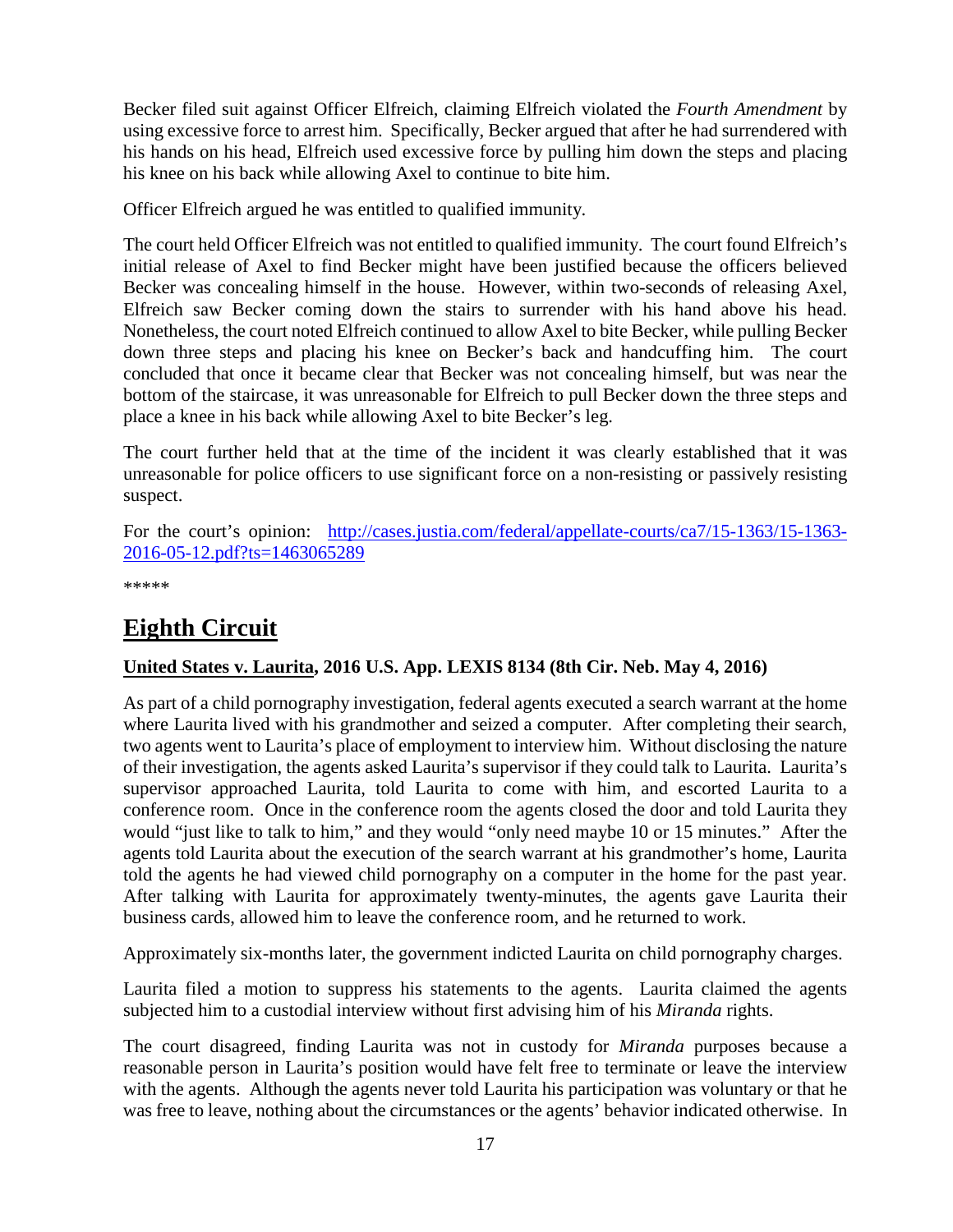addition, the agents did not handcuff or otherwise restrain Laurita, and the agents' tone was conversational during the interview. Finally, the interview lasted no more than twenty-minutes, and when the interview was over the agents did not arrest Laurita, but allowed him to return to work.

For the court's opinion: [http://cases.justia.com/federal/appellate-courts/ca8/15-1137/15-1137-](http://cases.justia.com/federal/appellate-courts/ca8/15-1137/15-1137-2016-05-04.pdf?ts=1462375866) [2016-05-04.pdf?ts=1462375866](http://cases.justia.com/federal/appellate-courts/ca8/15-1137/15-1137-2016-05-04.pdf?ts=1462375866)

\*\*\*\*\*

#### <span id="page-17-0"></span>**United States v. House, 2016 U.S. App. LEXIS 9360 (8th Cir. S.D. May 23, 2016)**

Police officers arrested House after several witnesses reported that he had pointed a handgun at another man near a school. After the officers arrested House, Taylor Hruska approached the officers and identified House as the man she saw pointing the gun. At the time, House was handcuffed and sitting in the back of the officers' patrol car.

Afterward, a federal agent developed a photographic lineup to show Hruska. The agent used a computer program that compared House's booking photograph to photographs of other individuals booked into the same jail. The agent entered House's physical characteristics into the program to find individuals with similar features and created a photographic lineup that contained color booking photographs of six individuals. When the agent showed Hruska the photographic lineup, she immediately identified House's photograph as the man she saw pointing the gun.

The government subsequently charged House with being a felon in possession of a firearm.

House filed a motion to suppress Hruska's identification of him, arguing that because he was the only individual in the photographic lineup with long hair and a ponytail, the lineup was impermissibly suggestive.

The court disagreed. The photographic lineup displayed six photographs of men wearing black and white striped jail clothing. The photographs were all proportional in size, and the background color and lighting was consistent.

The court noted all of the photographs depicted men that appeared to be approximately the same age and looked similar, as they all had brown eyes, darker complexions, and dark brown hair. Although their hair varied in length, with two having short hair, three having "afro-style" hair, and one man, House, appearing to have a ponytail, the court added that reasonable variations in hair length or style do not automatically render a photographic lineup impermissibly suggestive. In this case, while the ponytail was noticeable in House's photograph, it was not prominently displayed and even appeared as though it could be a shadow. Consequently, the court concluded the fact that House was the only individual pictured with a ponytail did not render the photographic lineup unduly suggestive.

House also argued that Hruska's identification of him while handcuffed in the back of the officer's patrol car was impermissibly suggestive.

Again, the court disagreed. The court found that Hruska had ample opportunity to view House at the time of the crime, and Hruska largely devoted her attention to observing House until the officers arrested him a short time later. As a result, the court concluded Hruska's identification of House shortly after the crime was not impermissibly suggestive.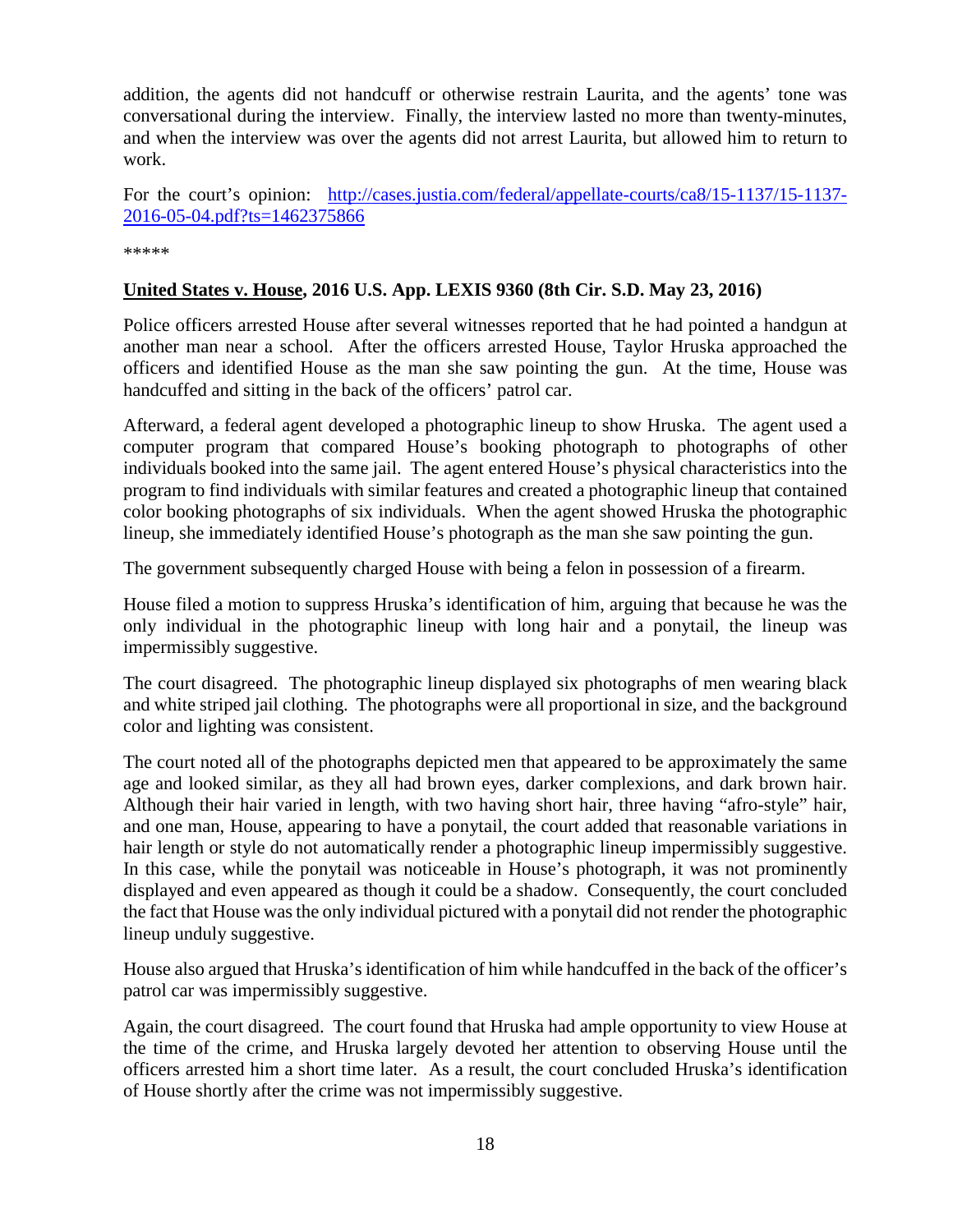For the court's opinion: [http://cases.justia.com/federal/appellate-courts/ca8/15-1175/15-1175-](http://cases.justia.com/federal/appellate-courts/ca8/15-1175/15-1175-2016-05-23.pdf?ts=1464015803) [2016-05-23.pdf?ts=1464015803](http://cases.justia.com/federal/appellate-courts/ca8/15-1175/15-1175-2016-05-23.pdf?ts=1464015803)

\*\*\*\*\*

#### <span id="page-18-0"></span>**United States v. Berger, 2016 U.S. App. LEXIS 9629 (8th Cir. Ark. May 26, 2016)**

Berger was on federal supervised release. One special condition of supervision prohibited Berger from accessing the internet without prior written approval from a United States Probation Officer. Along with this special condition, the standard conditions of supervised release required Berger to "permit a probation officer to visit him . . . at any time at home or elsewhere" and "permit confiscation of any contraband observed in plain view of the probation officer."

Probation officers went to Berger's residence to conduct a home visit because they suspected he had been using the internet to maintain a Facebook account. While inside Berger's house, the officers saw a computer tower and monitor in plain view in a spare bedroom. The officers also saw a hot tub in plain view in the back yard. Without being questioned by the officers, Berger volunteered he had recently obtained the hot tub from the website, Craigslist. One of the officers then asked Berger if he would consent to a search of his house and presented him with a consentto-search form. The officer told Berger that he was not required to sign the form, and he could withdraw his consent at any time, but that anything found as a result of the search could be used against him. Berger told the officers he understood he could refuse consent, and signed the form. The officer then told Berger she had reason to believe Berger was using the internet to maintain a Facebook account. Berger admitted to the officer that he had been accessing the internet for the last three to four years.

During their search, the officers found an external computer hard drive, numerous USB drives, and various CDs. After completing the search, the officer told Berger she planned to file a violation report, but she would recommend the court delay any revocation hearing until the confiscated devices could be examined, which Berger indicated he understood. A forensic examination revealed multiple video files and images of child pornography on the external hard drive. The government charged Berger with possession of child pornography.

Berger argued the evidence discovered on the external hard drive should have been suppressed because the forensic examination of the hard drive exceeded the scope of his consent to search.

The court disagreed, holding the scope of Berger's consent to search his home extended to the forensic examination of the external hard drive. While the consent-to-search form did not specifically mention a computer or hard drive, the form clearly authorized the officer to "conduct a complete search of the property herein described" and informed Berger that any evidence found as a result of the search could be used against him. In addition, the court concluded a reasonable person would have understood that consent to search the "premises" for evidence of violations of the conditions of supervised release, including internet usage, extended to a forensic examination of any device found in the search. Finally, Berger's failure to object or limit his consent after the officer informed him of the need for a forensic examination of the hard drive prior to any revocation hearing was strong evidence of Berger's understanding of the scope of his consent.

For the court's opinion: [http://cases.justia.com/federal/appellate-courts/ca8/14-3426/14-3426-](http://cases.justia.com/federal/appellate-courts/ca8/14-3426/14-3426-2016-05-26.pdf?ts=1464274866) [2016-05-26.pdf?ts=1464274866](http://cases.justia.com/federal/appellate-courts/ca8/14-3426/14-3426-2016-05-26.pdf?ts=1464274866)

\*\*\*\*\*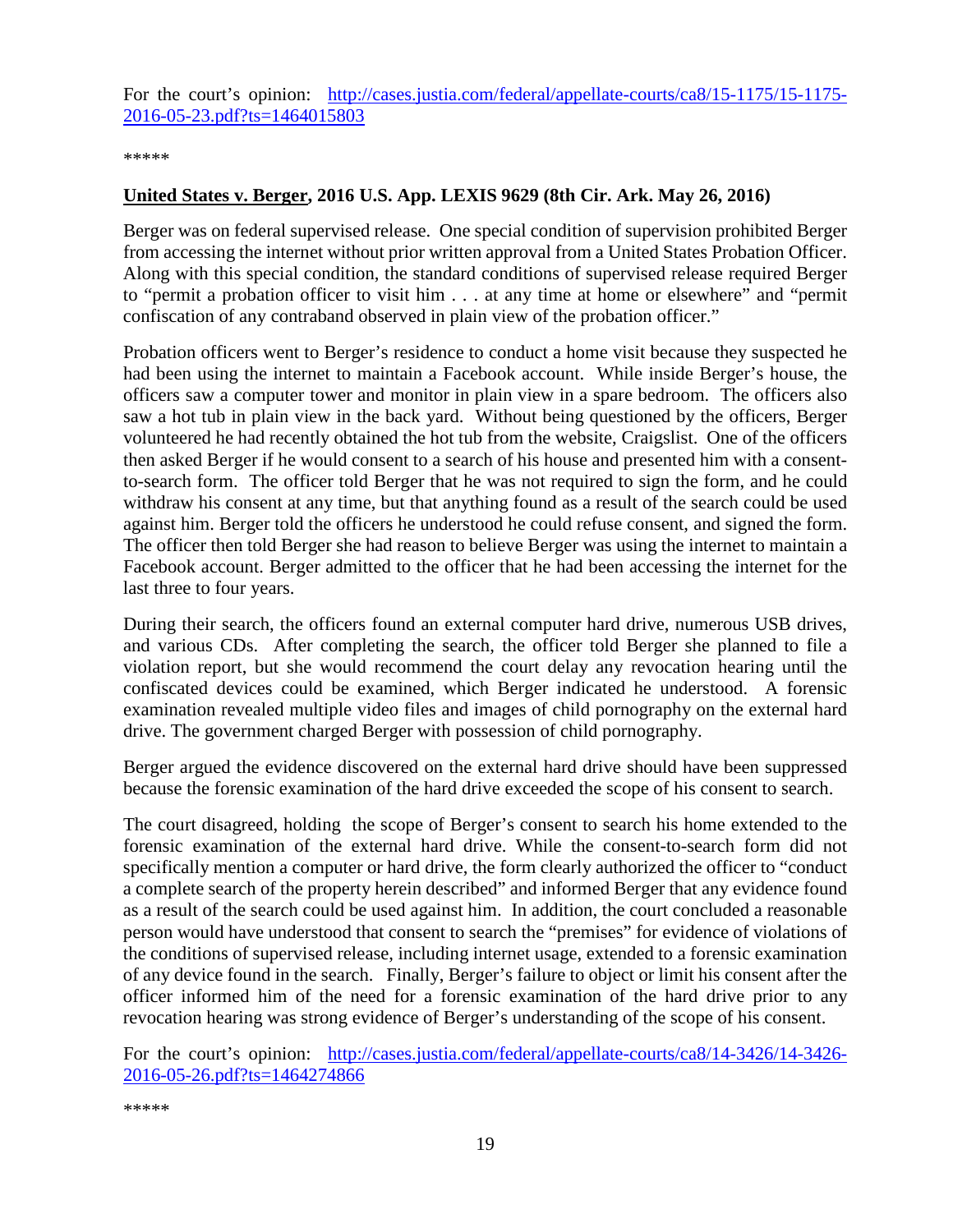# <span id="page-19-0"></span>**Tenth Circuit**

#### <span id="page-19-1"></span>**United States v. Von Behren, 2016 U.S. App. LEXIS 8567 (10th Cir. Colo. May 10, 2016)**

Von Behren was serving a term of supervised release stemming from a conviction for distribution of child pornography. One of the conditions of his supervised release required Von Behren to successfully complete a sex offender treatment program. Part of the treatment program required Von Behren to submit to a sexual history polygraph, which required him to answer four questions regarding whether he had committed any new sexual crimes. Von Behren was informed that failure to complete the sexual history polygraph would result in removal from the program and revocation of his probation. Finally, Von Behren was required to sign an agreement instructing the treatment provider to report any newly discovered sexual crimes to law enforcement.

Von Behren argued the condition of supervised release which required him to complete a sexual history polygraph violated his *Fifth Amendment* right / privilege against self-incrimination.

The court agreed. The *Fifth Amendment's* privilege against self-incrimination applies not only to persons who refuse to testify against themselves at a criminal trial in which they are the defendant, but also allows persons to refuse to answer "official questions" asked to them in any other proceeding, where their answers might incriminate them in future criminal proceedings. To qualify for the *Fifth Amendment* privilege, a communication must be testimonial, incriminating, and compelled.

First, the court held that answering questions during a polygraph examination involves a communicative act, which is testimonial.

Next, the court found that Von Behren's answers to the four mandatory questions were "incriminating," within the meaning of the *Fifth Amendment*. The court stated an affirmative answer to any of the questions could focus an investigation, otherwise ignorant of Von Behren's past sex crimes on him. In addition, an affirmative answer to any of the questions could potentially be used against Von Behren if he were ever charged with a sex crime.

Finally, the court held the government's threat to terminate Von Behren from the treatment program, revoke his supervised release, and then seek his remand to prison if he refused to answer incriminating polygraph questions constituted "compulsion" within the meaning of the *Fifth Amendment*.

For the court's opinion: [http://cases.justia.com/federal/appellate-courts/ca10/15-1033/15-1033-](http://cases.justia.com/federal/appellate-courts/ca10/15-1033/15-1033-2016-05-10.pdf?ts=1462899596) [2016-05-10.pdf?ts=1462899596](http://cases.justia.com/federal/appellate-courts/ca10/15-1033/15-1033-2016-05-10.pdf?ts=1462899596)

\*\*\*\*\*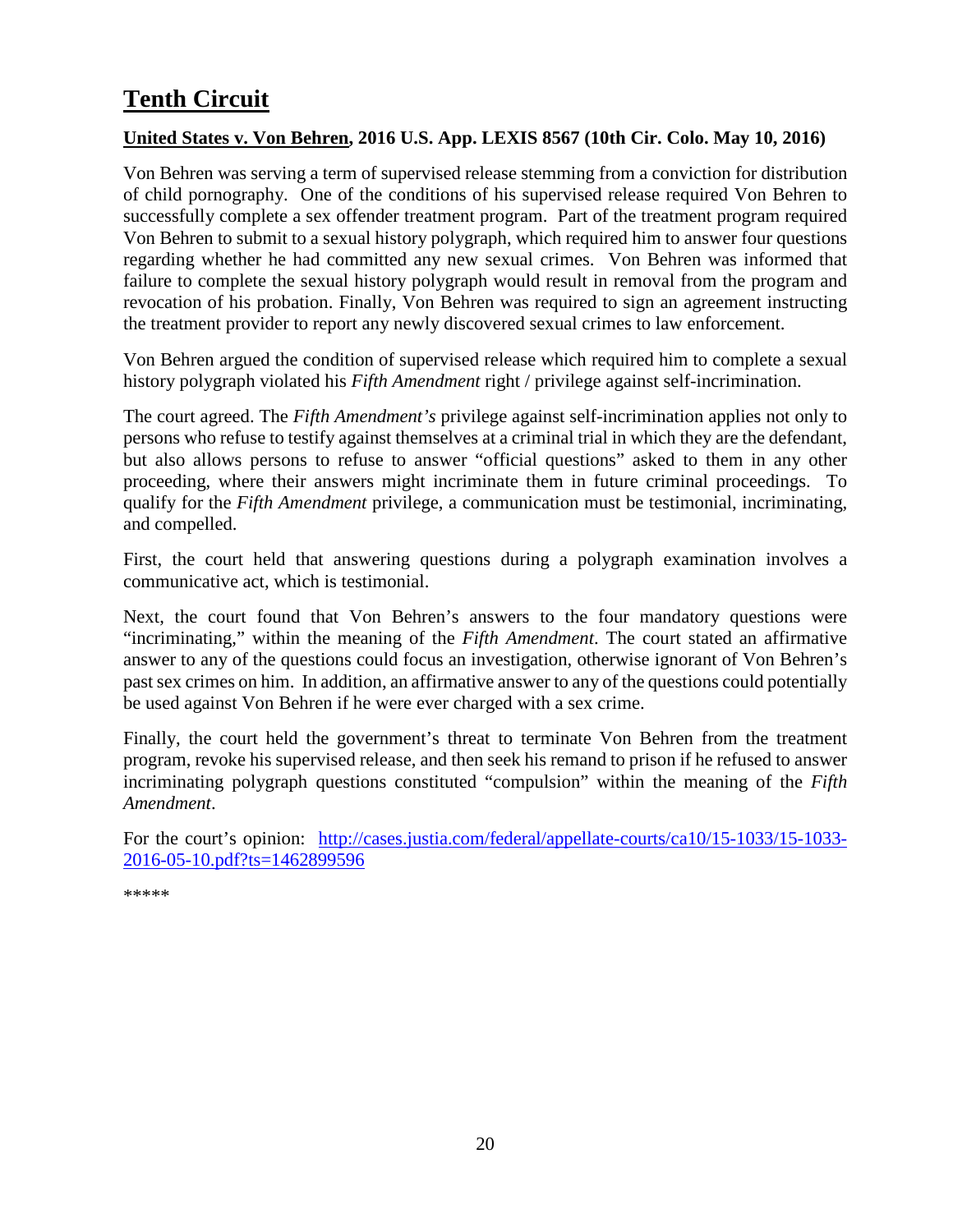# <span id="page-20-0"></span> $\overline{\mathbf{3}}$ **1 2 4 5 6 7 8 9 10 11 12 13 14 15 16 17**

# Use of Force Crossword Puzzle

#### ACROSS

- 1. An officer's defense to standing trial for a constitutional tort is often described this way.
- 4. A test that examines the facts, not subjective beliefs.
- 6. The facts are viewed through the lens of this type of officer.
- 9. This type of force requires an immediate threat of serious bodily harm.
- 13. The name of one of the parties in the Supreme Court decision that describes the test for judging police officers accused of using excessive force.
- 14. After taking a seriously injured suspect into custody, an officer may have a duty to take him here. (Abbr.)
- 15. One of the *Graham* factors is the \_\_\_\_\_\_\_\_\_\_ of the crime.
- 16. Officers have a duty to decontaminate a suspect after using this type of intermediate weapon. (Abbr.)
- 17. The name of one of the parties in the 2007 Supreme Court decision that describes the relationship between *Graham v. Connor* and *Tennessee v. Garner*.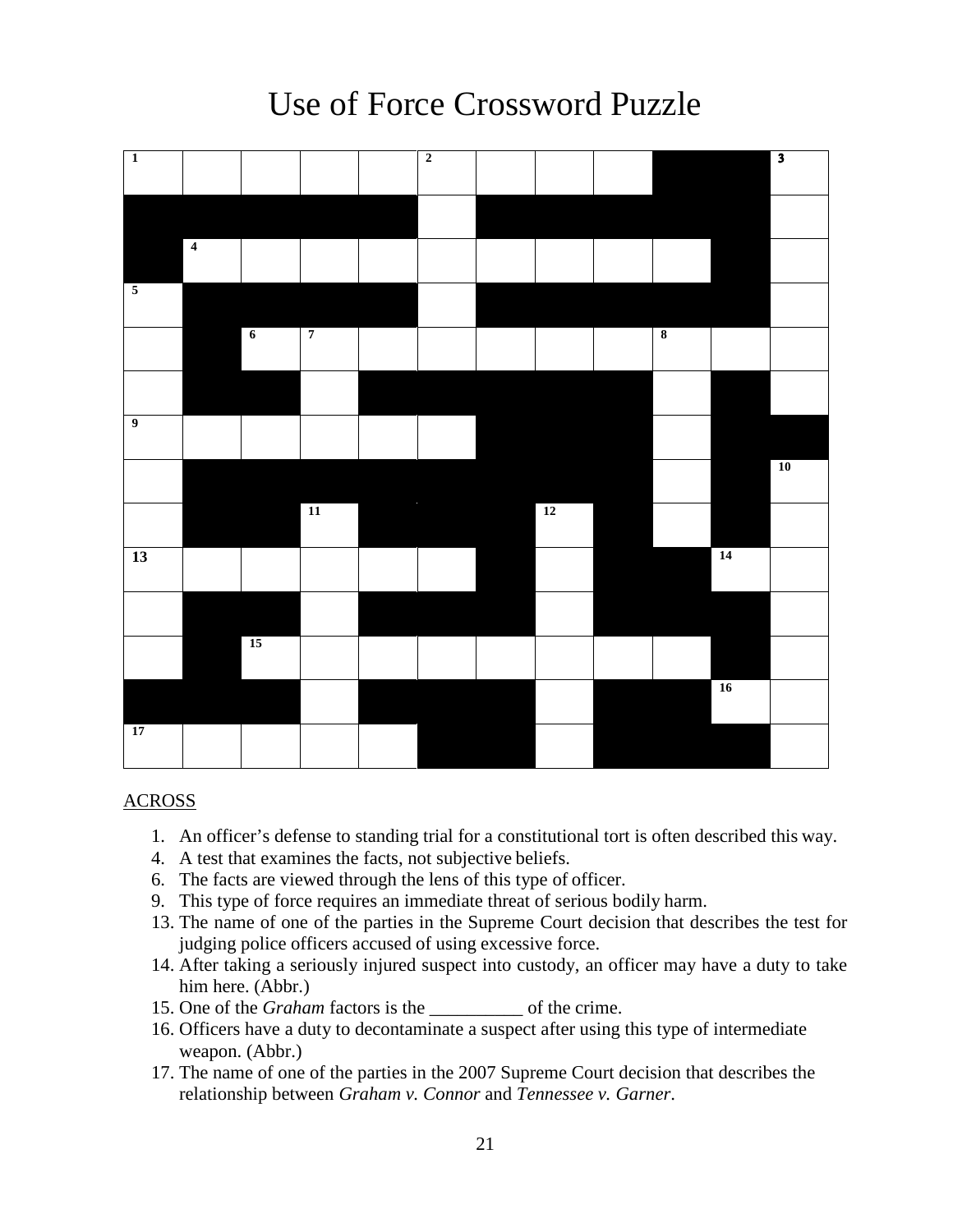#### DOWN

- 2. Things that were seen, heard, smelled, (etc., etc.,) that should be in a use of force report.
- 3. The name of one of the parties in the 1985 Supreme Court decision that provides examples as to when deadly force is reasonable.
- 5. Officers are not judged based on this.
- 7. An intermediate weapon that causes neuromuscular incapacitation. (Abbr.)
- 8. An intermediate weapon that may be used to stop an immediate threat.
- 10. These types of answers are unlikely in situations where officers have to use force.
- 11. The most important factor to consider in using force.
- 12. Whether good or bad, this is not relevant under an objective test.

Send suggestions to:

Tim Miller, Federal Law Enforcement Training Center / Legal Division at Tim.Miller@dhs.gov